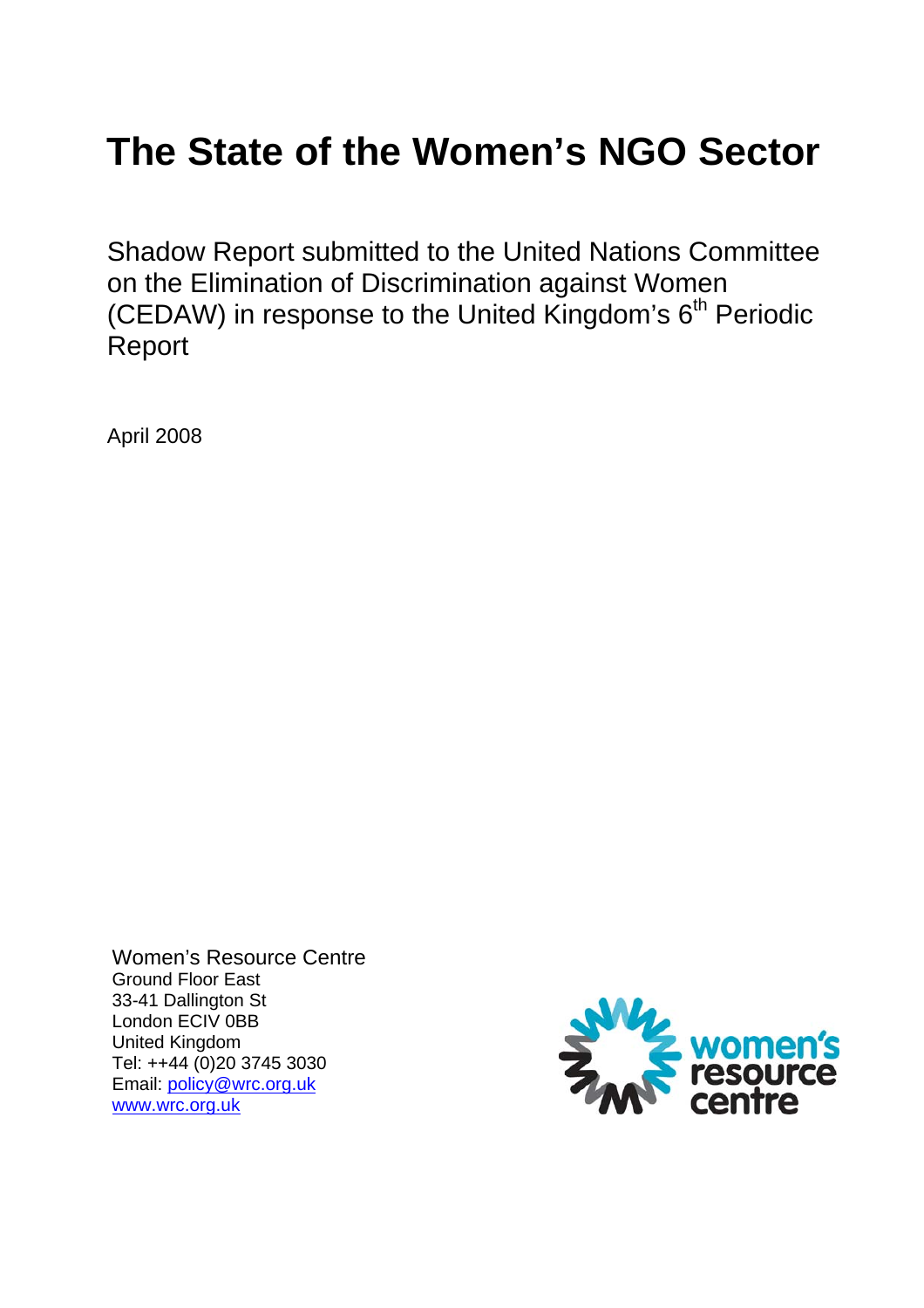## **Contents**

| NGOs supporting women experiencing discrimination in employment 15 |  |
|--------------------------------------------------------------------|--|
|                                                                    |  |
|                                                                    |  |
|                                                                    |  |
|                                                                    |  |
|                                                                    |  |
|                                                                    |  |
|                                                                    |  |
|                                                                    |  |
|                                                                    |  |
|                                                                    |  |
|                                                                    |  |
|                                                                    |  |
|                                                                    |  |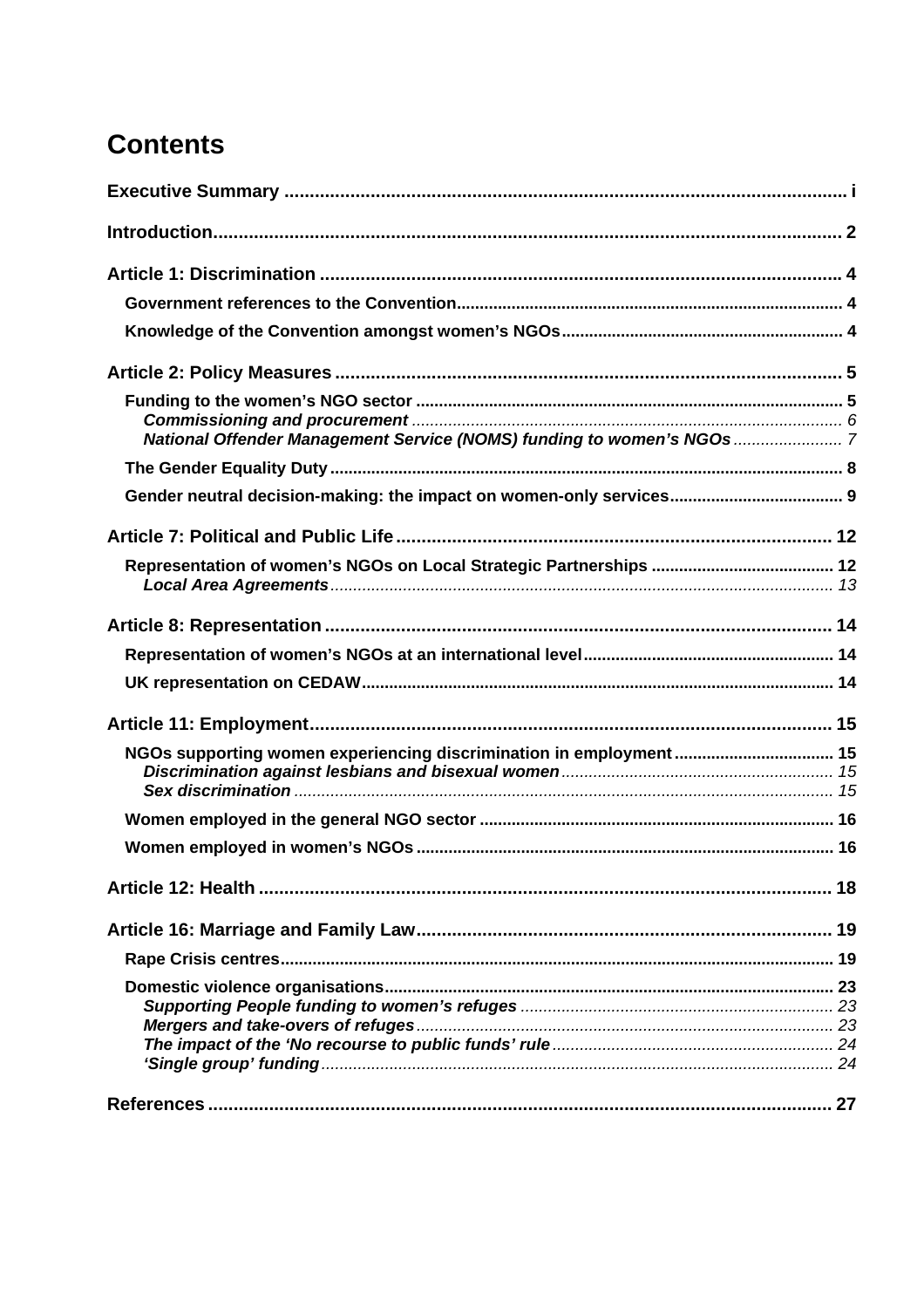## **Executive Summary**

- 1. The government has introduced a number of positive initiatives to fulfil its obligations to the Convention on the Elimination of All Forms of Discrimination against Women and address discrimination and violence against women. This includes the ratification of Optional Protocol, the Gender Equality Duty and the *Cross-government Sexual Violence and Abuse Action Plan* to name but a few policies.
- 2. We especially welcome the March 2008 announcement to provide £1million emergency funding to prevent further closures of Rape Crisis centres in England and Wales this year. However, this is an interim measure only and the government must press ahead to develop a long-term sustainable funding model as a matter of urgency. We urge the government to look closely at the model of good practice being implemented in Scotland.
- 3. However, women's NGOs are facing a serious funding crisis which has already resulted in the closure of women's NGOs and the reduction of services. This crisis denies women's NGOs the financial stability and certainty that would enable them to plan ahead, as well as threatening their service provision.
- 4. Women's NGOs are critical to the implementation of the Convention. This Shadow Report describes how the women's NGO sector is being undermined and is under threat in its work to address the very issues raised within the Convention.
- 5. In particular, the Shadow Report describes the:
	- Lack of representation of women's organisations in local decision making bodies.
	- Closures, and threats to the survival, of crucial women's organisations, particularly black, Asian and minority ethnic (BAME) women's organisations, Rape Crisis centres, women's health organisations and domestic violence NGOs.
	- Undermining of women-only services and organisations.
	- Increase in, and impact of, gender neutral decision making by public bodies.
- 6. Furthermore, we believe that the government (at all levels locally, regionally and centrally) has had a significant role in jeopardising the women's NGO sector through its policies on funding to the voluntary and community sector and subsequent inaction to stem the decimation of the women's sector. It must move swiftly to intervene in the funding crisis to avoid further closures of much needed, and often life-saving, services for women.
- 7. The government must also examine its relationship with the women's NGO sector and make specific and targeted efforts to improve its engagement with the sector in all areas of government and at all levels.
- 8. We believe that current funding policies and practices that women's NGOs are subjected to are discriminatory and contradictory to the promotion of gender equality.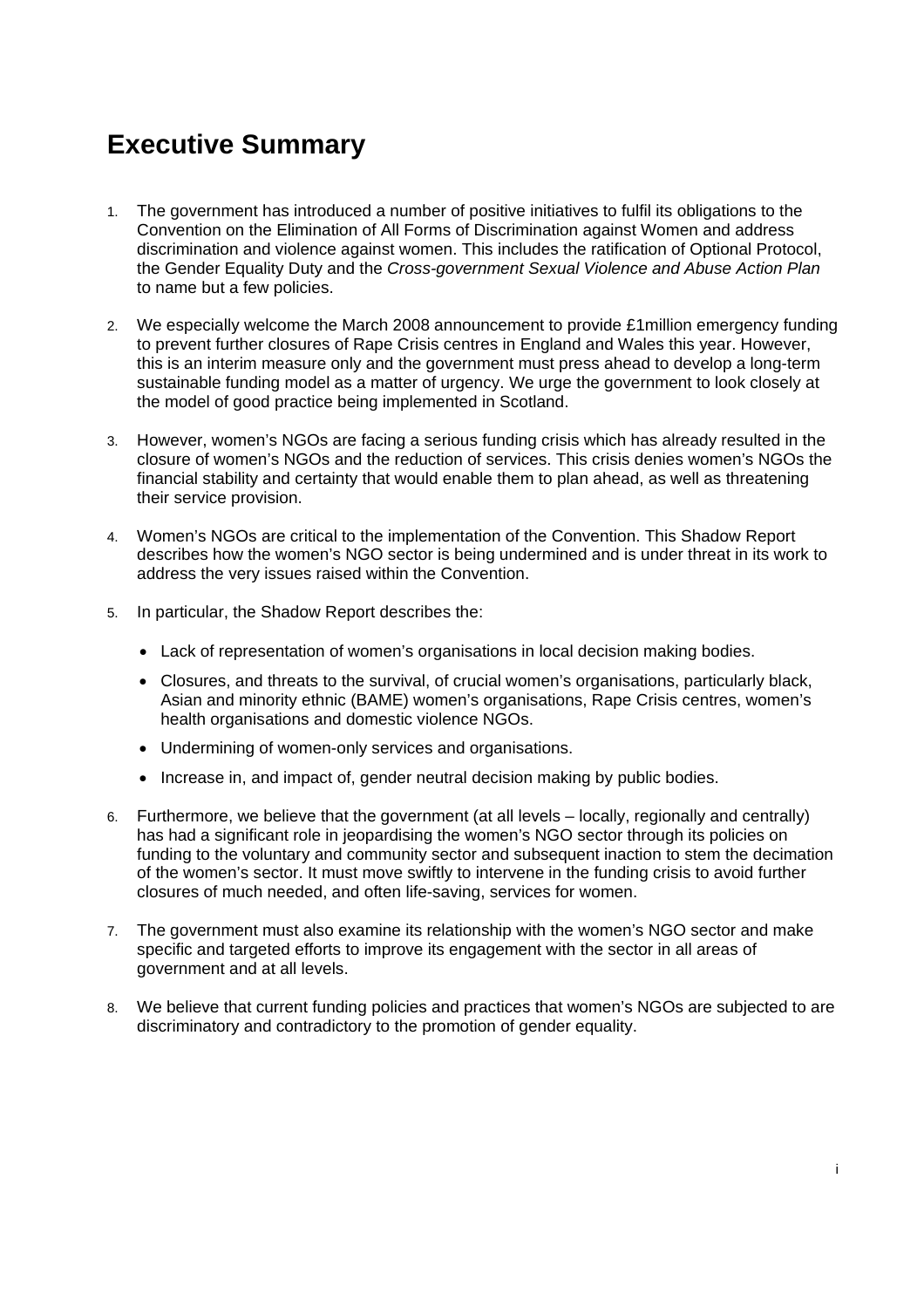## **Introduction**

- 9. This Shadow Report focuses on the relationship between the UK government, and its commitments and obligations under the Convention, and the women's NGO sector.
- 10. Women's NGOs are key actors in eliminating discrimination against women and promoting gender equality. Women's NGOs are essential to the implementation of the Convention, in both their front-line work and through their campaigning and lobbying activism, and have made significant contributions to changing and transforming legislation, policy and public perceptions. Advocating on behalf of service users remains an important function of the women's sector. With low levels of representation of women in public life, the women's NGO sector is one of the main mechanisms by which women's needs, experiences and aspirations are voiced to Government. However, women's NGOs are facing the worst funding crisis in recent history and the sector's sustainability is seriously undermined.
- 11. The intention of this Shadow Report is to bring the key issues affecting the women's NGO sector to the attention of CEDAW, namely the:
	- Lack of representation of women's organisations in local decision making bodies.
	- Closures, and threats to the survival, of crucial women's organisations, particularly black, Asian and minority ethnic (BAME) women's organisations, Rape Crisis centres, women's health organisations and domestic violence NGOs.
	- Undermining of women-only services and organisations.
	- Increase in, and impact of, gender neutral decision making by public bodies.
- 12. In response to the growing evidence of a women's sector sustainability crisis, WRC launched the why women? campaign in 2006 to raise awareness of why the women's NGO sector is still much needed and to lobby Government and other funders to end this crisis. The campaign calls on the Government to put gender back on the agenda by acknowledging that women continue to be systematically discriminated against *because* of their gender, and to publicly recognise the essential services and expertise that the women's NGO sector provides to address this.
- 13. The information in this report is based on evidence gathered by WRC over the last two years as part of its policy work and the why women? campaign (which included 69 interviews and 159 in-depth surveys with women's NGOs across England, and seven focus groups with 60 service users of women's organisations). Our sincerest thanks go to all of the women whose contributions have enabled this Shadow Report to be produced.
- 14. WRC has contributed to and strongly endorses the Women's National Commission's Shadow Report. We also endorse the Thematic Shadow Report on violence against women in the UK. *The State of the Women's NGO Sector* aims to complement these Shadow Reports and, as such, we have avoided, as far as possible, duplicating of information and have concentrated on women's NGO sector issues. Therefore, this Shadow Report looks at articles 1,2,7,8,11,12 and 16 only.
- 15. WRC is a registered charity which supports women's organisations in England to be more effective and sustainable. We provide training, information, resources and one-to-one support on a range of organisational development issues. We also lobby decision makers on behalf of the women's not-for-profit sector for improved representation and funding. Our 300+ members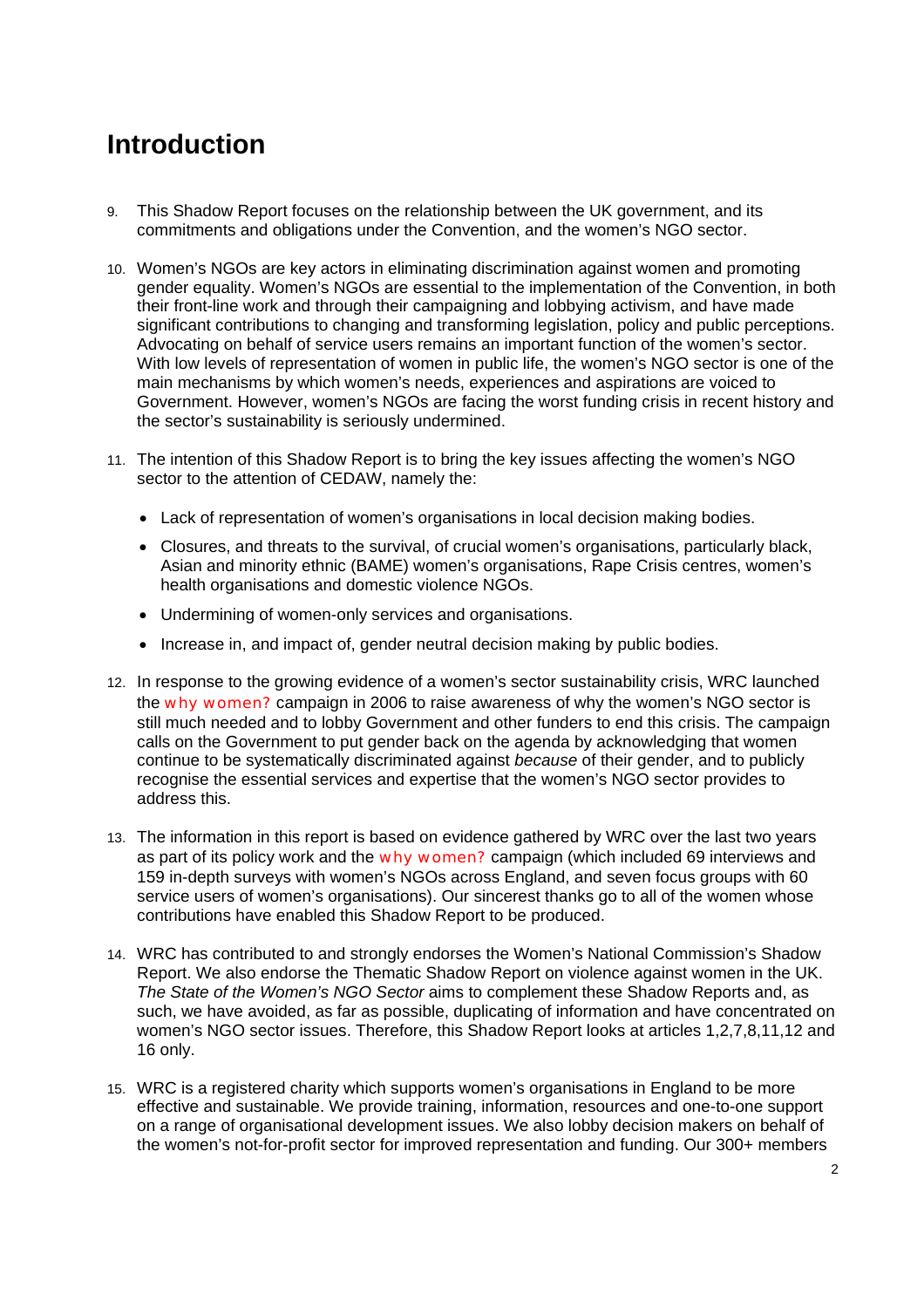work in a wide range of fields including violence against women, employment, education, rights and equality, the criminal justice system and the environment. They deliver services to and  $\frac{1}{2}$ campaign on behalf of some of the most marginalised communities of women in the country. There are over ten thousand people working or volunteering for our members who support almost half a million individuals each year.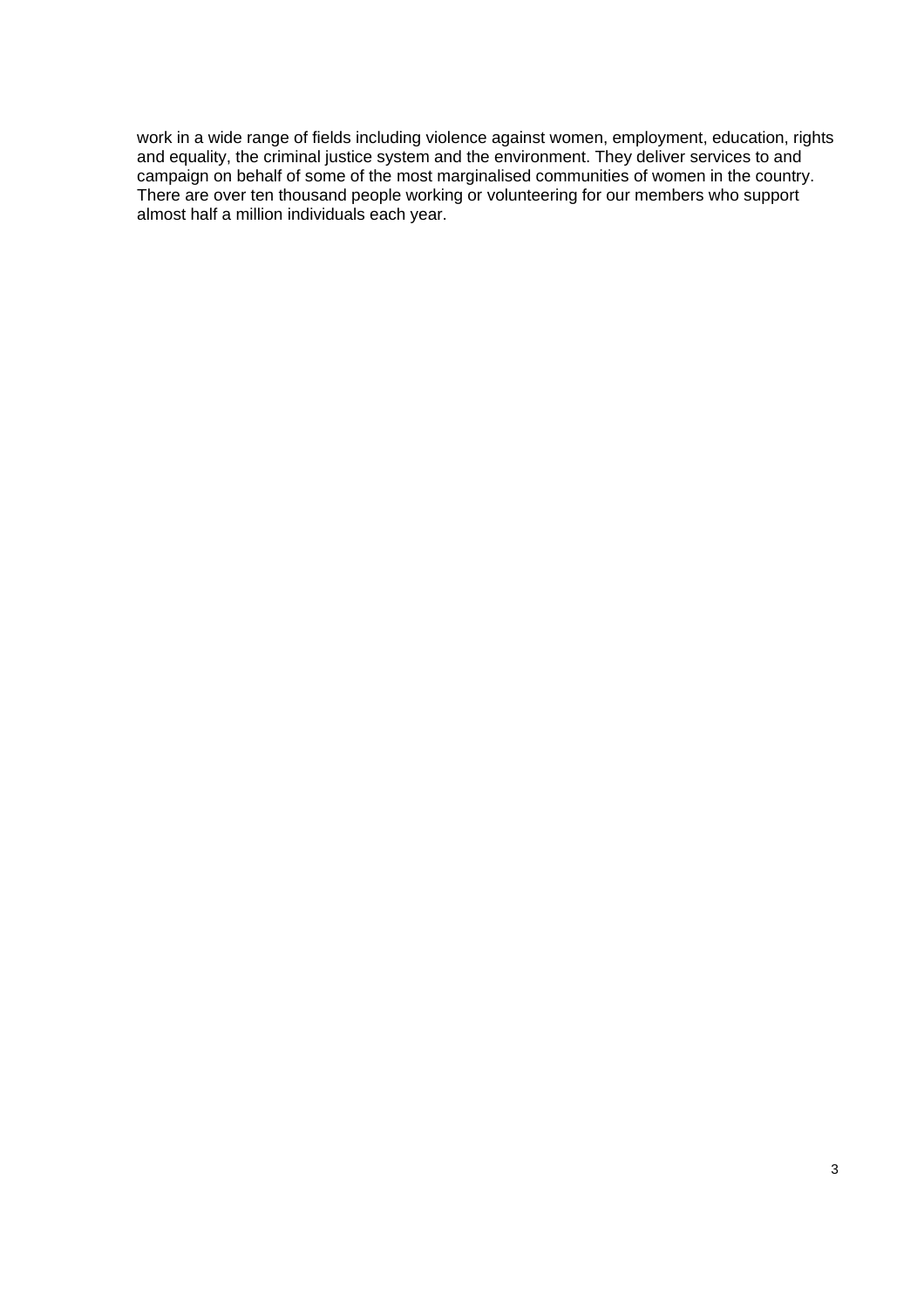## **Article 1: Discrimination**

## **Government references to the Convention**

16. It is disappointing that the Convention is not mainstreamed in government policies and legislation. WRC has yet to find any references to CEDAW in government consultations, even on issues specifically about equalities, discrimination, human rights or women. For example, the Convention was not referred to in the government's major consultation on domestic violence, *Safety and Justice* (2003), and this was strongly noted by many women's organisations. No references to the Convention were made in the Government's consultation on prostitution, *Paying the Price* (2004), or the Gender Equality Duty (2005-06).

### *Recommendation:*

o *The lack of reference to the Convention by government is sending mixed signals to the women's NGO sector about its commitment to the Convention. The government must step up its efforts to mainstream the Convention through training all relevant government officers and undertaking regular monitoring on its implementation.* 

## **Knowledge of the Convention amongst women's NGOs**

17. In 2002, WRC conducted a brief survey amongst 100 women's organisations about the Convention. Survey findings signaled a lack of awareness about the Convention (53% had never heard of the Convention) and how it can be used (73% had never used or referred to the Convention in their work).

### *Recommendation:*

o *Women's NGOs are crucial to the implementation of the Convention and Optional Protocol and must be enabled to do so. The government should fund a women's NGO to develop and deliver a capacity building programme for women's organisations.*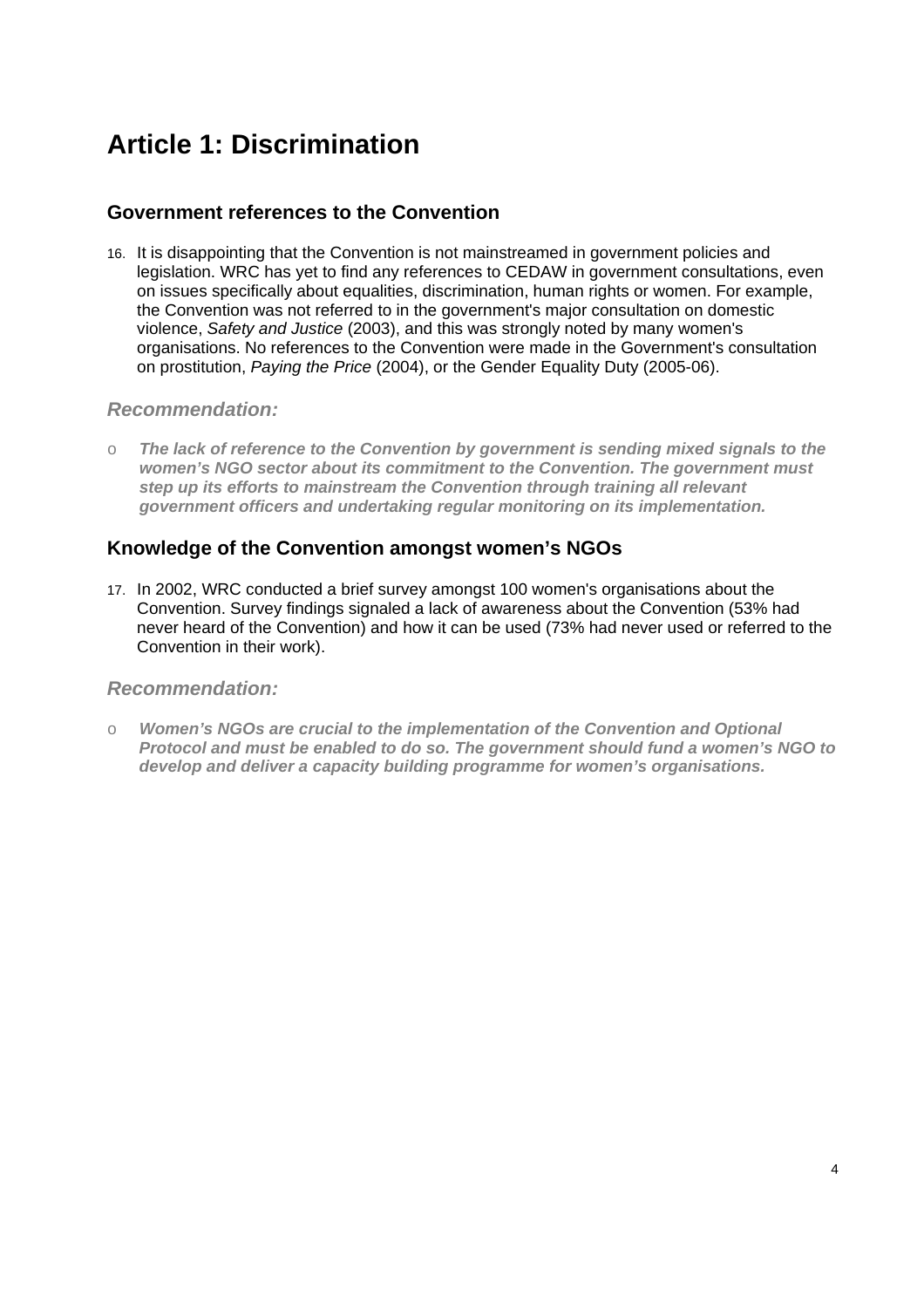## **Article 2: Policy Measures**

18. We are pleased that women MPs continue to have a presence in the government's Cabinet, occupying several ministerial posts in the Home Office, Communities and Local Government, Equalities, Transport and the Treasury. Political will is critical in securing gender equality. Without commitment at the highest levels of government, it is unlikely that gender equality policy will be transformed into best practice throughout central, regional and local government.

## **Funding to the women's NGO sector**

- 19. Women's NGOs are at the forefront of challenging and eliminating discrimination against women. The impact of these organisations includes safety for women from violence, supporting women in accessing education, employment and economic independence, improving women's physical and mental health and contributing to social inclusion.<sup>1</sup>
- 20. Women's NGOs work with and represent some of the most marginalised and 'at risk' women in communities including black, Asian and minority ethnic (BAME), refugee disabled, lesbian, bisexual and transgender (LBT), ex/offender, younger, older, refugee, asylum seeking and poor women. They provide a range of valuable, and often lifesaving, services including shelter, counselling, advice, practical support, further education, training, campaigning and advocacy. Most women's organisations provide at least three of these services.
- 21. Women's organisations make up 7% of registered charities and there are 30,000 women's third sector<sup>2</sup> organisations in England and Wales.<sup>3</sup> Women's NGOs provide dedicated and specialist services for women – women who are often inaccessible to statutory agencies and generic NGOs.
- 22. The overwhelming majority of funding to the women's NGO sector comes from the state (at all levels – central, regional and especially local government). While significant funding is available through charitable trusts, only 2.2% goes to women's NGOs. Public giving/donations to women's organisations are extremely low, or non-existent for most organisations.
- 23. Women's organisations are not receiving a fair share of government funding. The most recent government research (2004) found that only 1.2% of central government's funding to the voluntary and community sector in England goes to women's NGOs, <sup>4</sup> despite making up 7% of registered charities. In a WRC audit of central government funding, we found that 34% of funding streams give no grants to women organisations.<sup>5</sup>
- 24. Furthermore, we have seen a decrease in funding to women's NGOs but an increase in funding given to generic organisations to deliver projects to women, indicating that the 'playing field' between (specialist) women's NGOs and (often larger) generic NGOs is becoming increasingly 'uneven' despite government policy on promoting a 'thriving' NGO sector. The bias in funding towards generic organisations signals that some grant/bid assessors do not necessarily have the experience and skills to assess gender equality issues.

 1 Women's Resource Centre (2006a)

<sup>&</sup>lt;sup>2</sup> 'Third sector' and 'voluntary and community sector' are the terms used to describe registered charities and other not-for-profit NGOs (such as campaigning organisations, small community groups etc) in the UK

 $3$  Ibid

<sup>4</sup> Mocroft and Zimmeck (2004)

<sup>5</sup> Women's Resource Centre (2006b)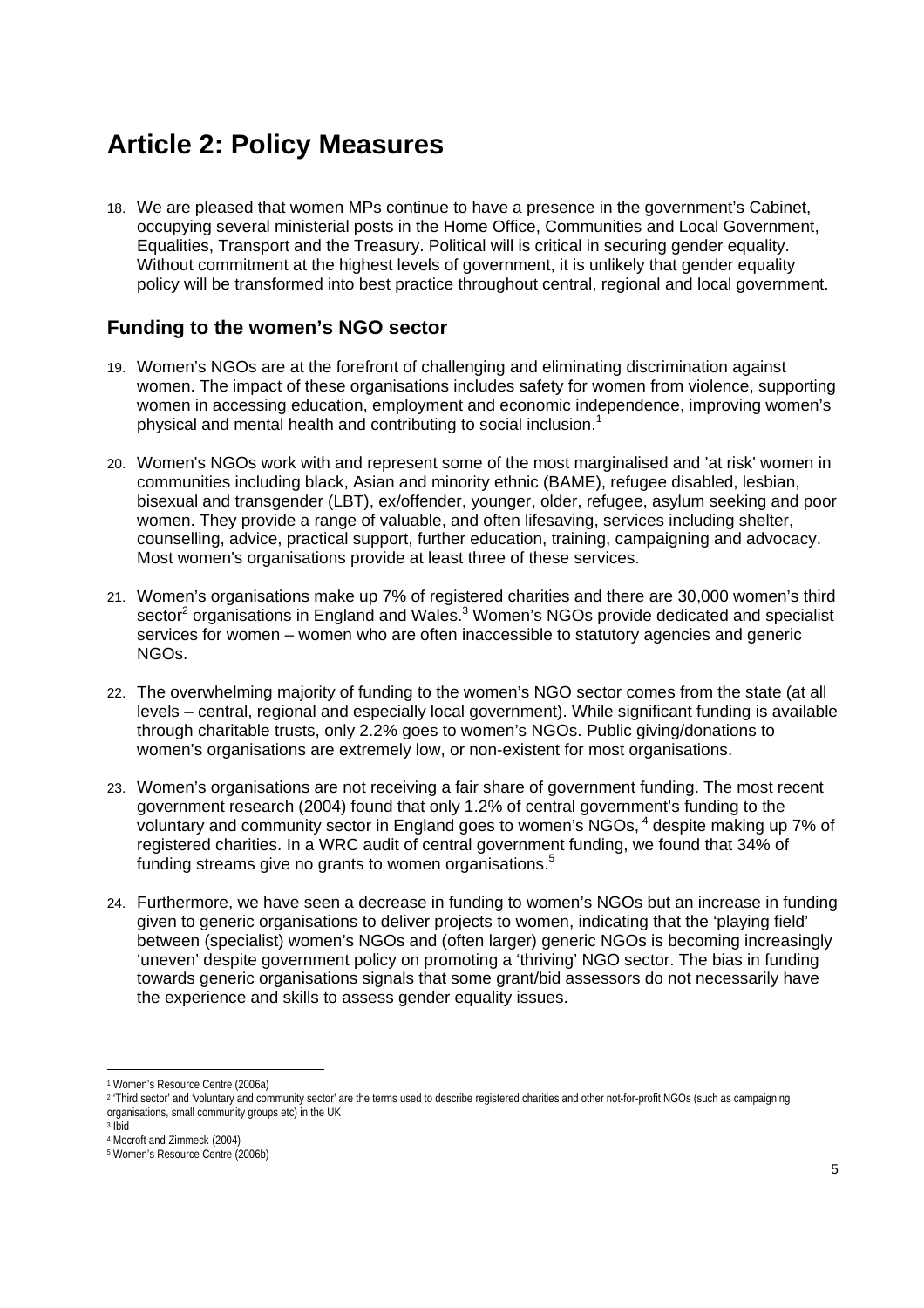- 25. Despite the government's own guidelines (the Compact) stating that funding should be for at least three years, funding from public bodies
- and central government departments is often only for one year, which requires ongoing fundraising year-on-year and diverts already stretched resources away from service delivery.

"I think the whole of the voluntary sector gets by on a wing and a prayer. I see the government going on about devolving strategic services to the voluntary sector and I've said time and time again 'Then pay us correctly and don't give us one-term contracts or we're not going to do your miserable work for you'." (WRC 2006a)

- 26. Women's NGOs are reporting that it is becoming increasingly difficult to attract funding as only a few funders prioritise 'women' in their criteria.
- 27. In October 2006, the WRC conducted a straw poll on financial sustainability of women's organisations which found that:
	- 67% of women answered that their organisation was less sustainable now than two years ago.
	- 46% of women's organisations had been forced to make staff redundancies or not renew contracts in the last twelve months.
	- 29% of organisations were paying staff salaries out of their reserves.
	- 41% of organisations had to end a project or close a service in the last twelve months due to lack of funds.
	- 63% of women believed their organisation was 'quite likely to', or 'will possibly' close down in the next two years.
- 28. The women's NGO sector has been a leader in bringing about positive changes to women's (and men's) lives and improving gender equality in the UK, yet it is facing the worst funding crisis in recent history and its sustainability is being seriously undermined. The numbers of women's organisations closing are increasing and greater numbers are running on reserves or significantly scaling back their services.
- 29. Without government intervention, services vital to the elimination of discrimination against women are seriously at risk. Greater commitment is needed from the government in the implementation of gender equality goals in its funding and third sector policies. This commitment involves the acknowledgement of the critical role of women's NGOs.

### **Commissioning and procurement**

- 30. Public bodies are increasingly providing their funding to the voluntary and community sector through procurement or commissioning ("shopping" for services) rather than needs-led grant making ("giving" or "investing" in organisations).<sup>6</sup> Because of its prescriptive nature, procurement and commissioning particularly disadvantages women's organisations, and other equalities organisations, because they often work on politically unpopular issues. Commissioning and procurement diminishes the prospect of gender equality because gender equality issues are not central to tenders.
- 31. Commissioning is failing women's organisations, which are seen as niche service providers, and who unable to fulfil large contracts because of their size, limited funding and capacity. While the *Partnership in Public Services*<sup>7</sup> report and the Audit Commission<sup>8</sup> have expressed a wish to retain a diverse network of NGO providers, on the ground it would appear that

 6 Unwin (2004)

<sup>7</sup> Office of the Third Sector (2006)

<sup>8</sup> Audit Commission (2007)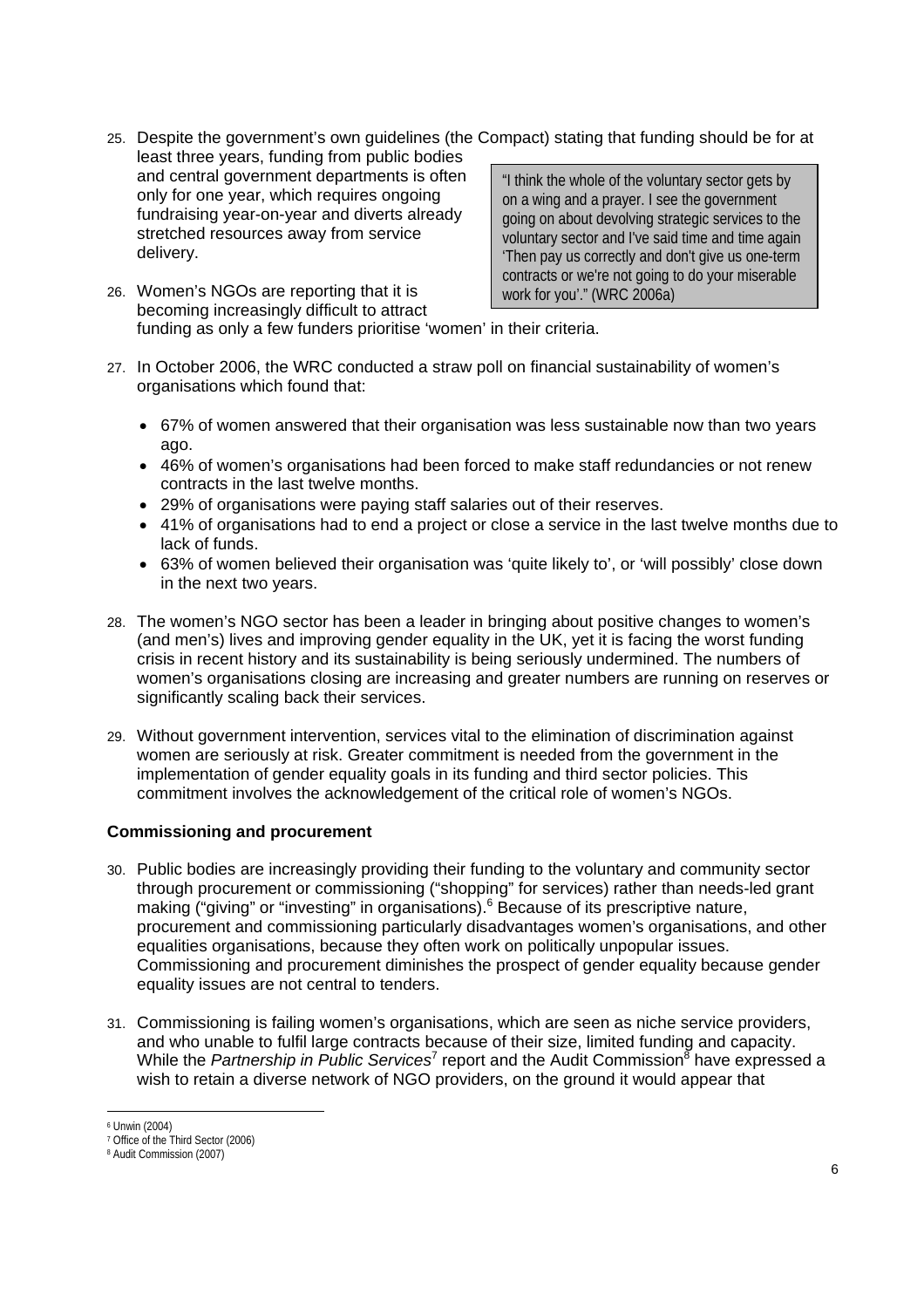commissioners feel it is easier to contract out to larger consortium bids or larger generic organisations that have no long-running experience of working with women.

32. Effective commissioning should mean utilising the existing expertise and user-led service practice that the women's sector holds in abundance. This is increasingly relevant in light of the .<br>government's response to *The Corston Report*,<sup>9</sup> which supports Baroness Corston's recommendations for local 'women's centre' provision to avoid custodial sentences and cut rates of re-offending. If the government is committed to promoting a diverse selection of service providers that cater to a variety of complex needs, the sustainability of the women's NGO sector is vital. An intelligent commissioning model needs to be adopted in all areas of the public sector, whereby 'added-value' is incorporated into procurement.

#### **National Offender Management Service (NOMS) funding to women's NGOs**

- 33. Offender management is one of the key areas in which the government is procuring and commissioning NGOs to deliver public services. Women make up 6% of the overall prison population, and around 12% of offenders on community sentences.<sup>10</sup> We note the government's concern about the negative impact of imprisonment, not only on the women themselves but on the life chances of their children.
- 34. We therefore welcome the Government's launch of Women's Offending Reduction Programme (WORP) in March 2004, which focuses on improving community based services and interventions that are better tailored for women, to support greater use of community disposals rather than short prison sentences.<sup>11</sup>
- 35. The negative impacts of incarcerating women are further demonstrated in *The Corston Report*. 12 The report has 43 separate recommendations and calls for a radical women centred approach to address the needs of women offenders and those who are at risk of offending. In particular, it recommends the rolling out of community based services as an alternative to prison.13 However, commissioning jeopardises the successful implementation of *The Corston Report* because it is failing women's NGOs already working in this field. In addition, commissioners consider it more economical to deal with large service providers because management and administrative costs are reduced. Commissioning therefore runs the risk of diluting initiatives for women.
- 36. The Together Women Programme,<sup>14</sup> a partnership of NGOs, including a local women's centre, promises to be a model of good practice in NOMs commissioning. Opportunities to roll-out similar models should be sought.
- 37. Research conducted by the WRC in 2006<sup>15</sup> shows that there are many benefits to funding independent community based services for women offenders and those at risk of offending. One of the case studies in the research was a London based women's NGO that offers educational services for women leaving prison and other socially excluded women. Its aim is to develop the skills and confidence that will allow them to take control of their lives and make the changes needed to re-engage with their communities.

l 9 Corston (2007)

<sup>10</sup> Women and Equality Unit (2007)

<sup>11</sup> National Offender Management Service (2005)

<sup>12</sup> Corston (2007)

<sup>&</sup>lt;sup>13</sup> Ibid<br><sup>14</sup> http://fhq693.demonweb.co.uk/TWP/index.html

<sup>&</sup>lt;sup>15</sup> Matrix Consultancy and Women's Resource Centre (2006)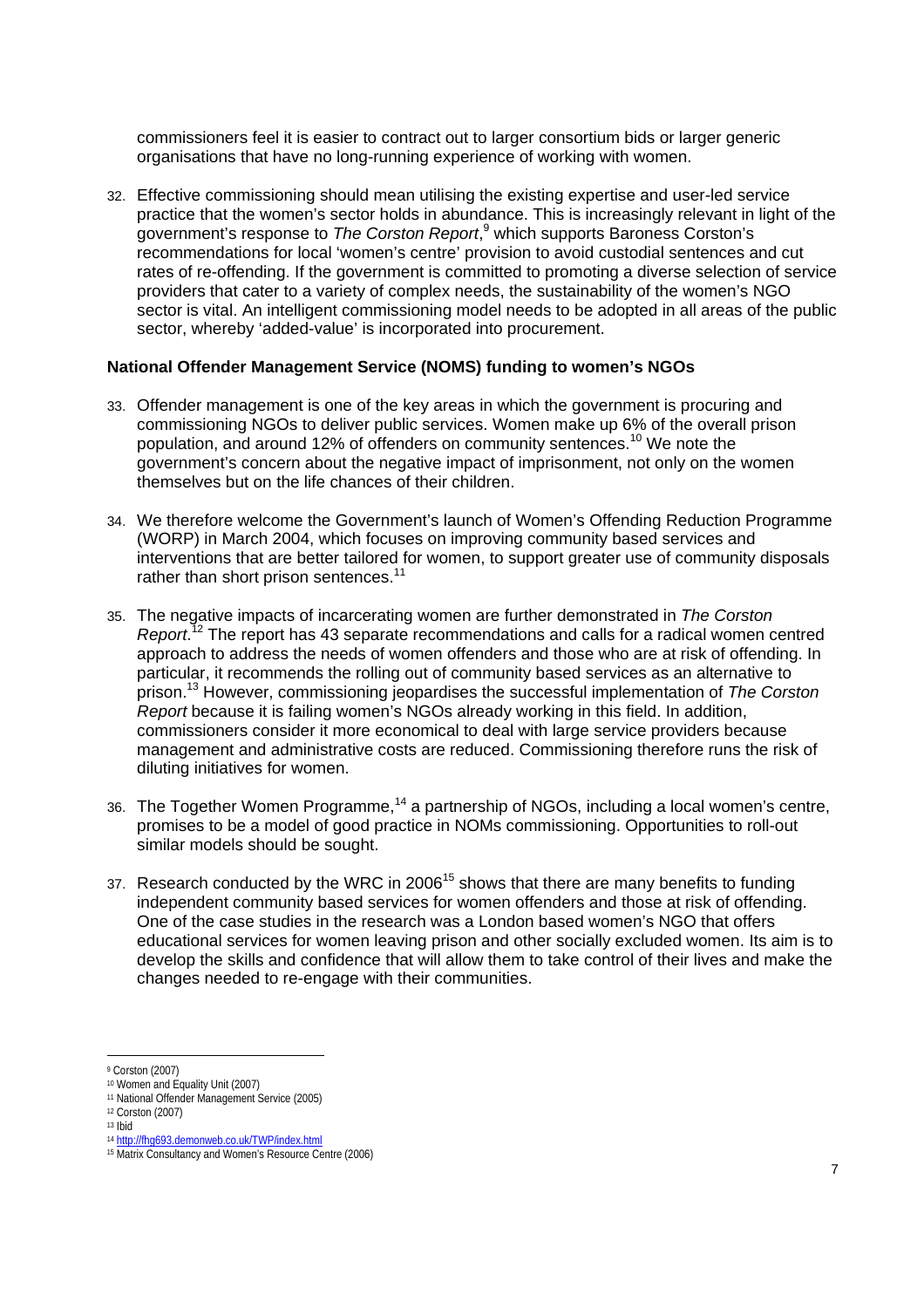#### **Case study: the economic importance of women's NGOs**<sup>16</sup>

The Creative and Supportive Trust (CAST) provides tailor-made education and support to 120-140 women ex-offenders per year. Whilst reduction in re-offending is not an explicit aim of the CAST's work, evidence from client evaluations and other research suggests that reductions in re-offending are highly likely outcomes.

 A recent survey of the CAST's service users found that only 14% had re-offended within the last 12 months of the survey period (while they had been attending courses at the CAST). This compares with general statistics where 65% of women re-offend on release and 47% of all ex-prisoners re-offend within one year of release. CAST's survey of its clients indicates a strong preference for women-only services, both within the organisation and from other agencies. Indeed, 44% of clients indicated they would not use the service if it was mixed-gender which suggests that a 'by women, for women' approach is an important factor in enabling better outcomes for women. This was supported in *The Corston Report*.

As indicated in the description of the organisation's work by the Chief Inspector of Prisons, CAST provides a specialist and highly effective service that is hard to find elsewhere. However, the organisation's future is now under threat due to lack of funding.

- 38. We are deeply concerned that women's NGOs working with women ex/offenders or women at risk of offending are going to become further marginalised in relation to funding of their work. Work by the Fawcett Society shows that the current criminal justice system is designed primarily to meet the needs of men and that the needs of women who offend are not being  $me<sub>17</sub>$
- 39. When NOMS was first introduced to the voluntary and community sector, 'women' were not identified as a priority. Also, funding under the NOMS system follows 'risk' and women offenders are not generally seen as being at risk because their crimes are generally low-level and non-violent. Failure to address the needs of female offenders, and failure to support women's NGOs, undermines a range of government gender equality goals.

## *Recommendations:*

- o *The government must intervene in the women's sector funding crisis. With women's NGOs, it should audit central and local government funding to assess the status of funding to women's organisations and take action to address arising issues.*
- o *The competitive, free-market based funding processes being implemented by the government are having significant impacts on NGOs.*
- o *'Women' must be a priority in funding streams and funding assessors and commissioners should be trained in gender equality.*
- o *An intelligent commissioning and procurement model must be adopted by commissioners, whereby 'added-value' and equality is included.*

## **The Gender Equality Duty**

40. The government has made a positive step towards tackling women's inequality through the introduction of the Gender Equality Duty (GED) in April 2007. It imposes a statutory duty on public authorities to promote equality between men and women, and to pay "due regard" to the need to eliminate unlawful discrimination and harassment between men and women. This necessitates the need to disaggregate data by gender in order to identify areas of concern –

 $\overline{a}$ 16 Ibid

<sup>17</sup> Fawcett (2007)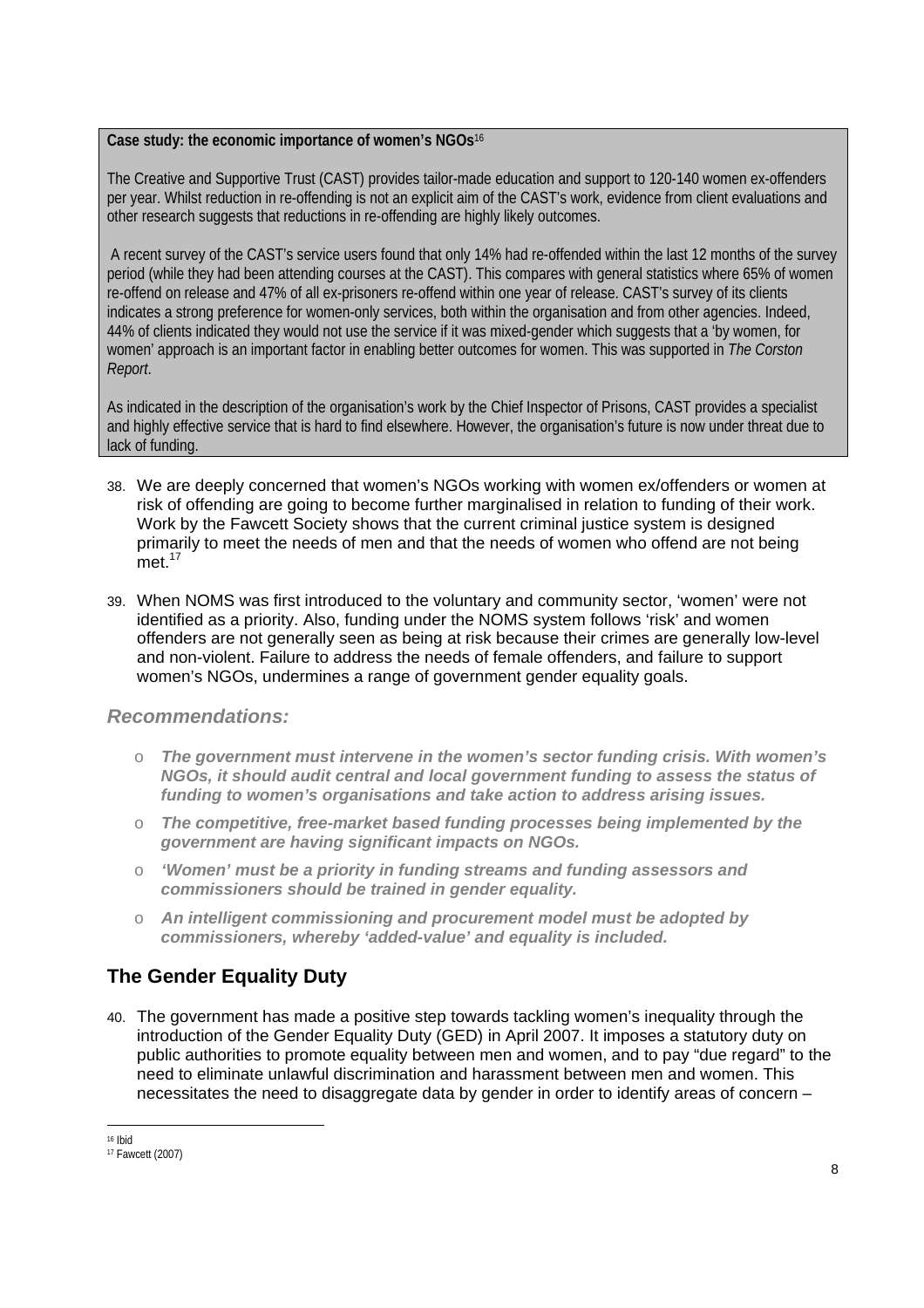the lack of which WRC has consistently identified as being a key problem in policy making and funding decision making.

- 41. We believe the GED could challenge deep-seated, systematic discrimination against women, hence securing the conditions under which gender equality can be achieved in health, education, employment, representation etc. However, we are concerned that there is a widespread lack of understanding about women's inequality and the GED, resulting in the Duty being misinterpreted and in some cases having the opposite of the intended effect. If the GED is to achieve its aim to encourage culture change and improvement in public services, effective training is needed to both raise awareness of gender issues and build public authorities' ability to carry out and mainstream gender analysis.<sup>18</sup> This is unlikely to be an easy task given the indifference of some public bodies to promoting gender equality. Failing this, the GED will not meet its expected outcomes.
- 42. To meet the requirements of the GED, public authorities need to demonstrate they have identified the different needs of men and women in policy and practice. Consulting with women and women's NGOs is a crucial part of meeting the GED. It is widely acknowledged that women's organisations will have an important role to play in assisting public bodies in developing and implementing their Gender Equality Schemes (a requirement under the Duty) and also in monitoring the implementation of the GED. However, given the gross under-funding and capacity issues faced by the women's sector presently, many women's NGOs are unable to engage. This represents a missed opportunity for promoting women's equality in the UK, as women's organisations would be a valuable asset in implementing the GED.
- 43. The EHRC is expected to monitor the GED. However, due to capacity issues, the EHRC will be limited in terms of this role. Furthermore, concerns have been raised about the lack of involvement of auditing bodies such as the Audit Commission and the National Audit Office. It is important to note that inadequate monitoring and accountability mechanisms will impact negatively on monitoring the performance of the Duty in achieving gender equality.

#### *Recommendations:*

- o *Effective training is needed to improve gender analysis amongst public bodies and government departments.*
- o *Women's NGOs must be supported to engage with the GED, including financially.*

## **Gender neutral decision-making: the impact on women-only services**

- 44. Despite the GED, women's NGOs have been consistently commenting on the lack of gender analysis of, and gender neutral approach taken by, government decision-makers and funders.
- 45. Gender neutral decision making and the lack of gender analysis is manifesting itself in the funding of women's NGOs. Women's NGOs believe that this is a serious problem amongst decision makers and funders, and that there is widespread assumption that women-only services and women's NGOs are longer needed because the 'battle of the sexes' has been won and women now enjoy equality on par with men. This is resulting in women's organisations being pressured in to delivering services to men and having their funding undermined.

 18 Hadjipateras (1997) and Porter et al. (1999)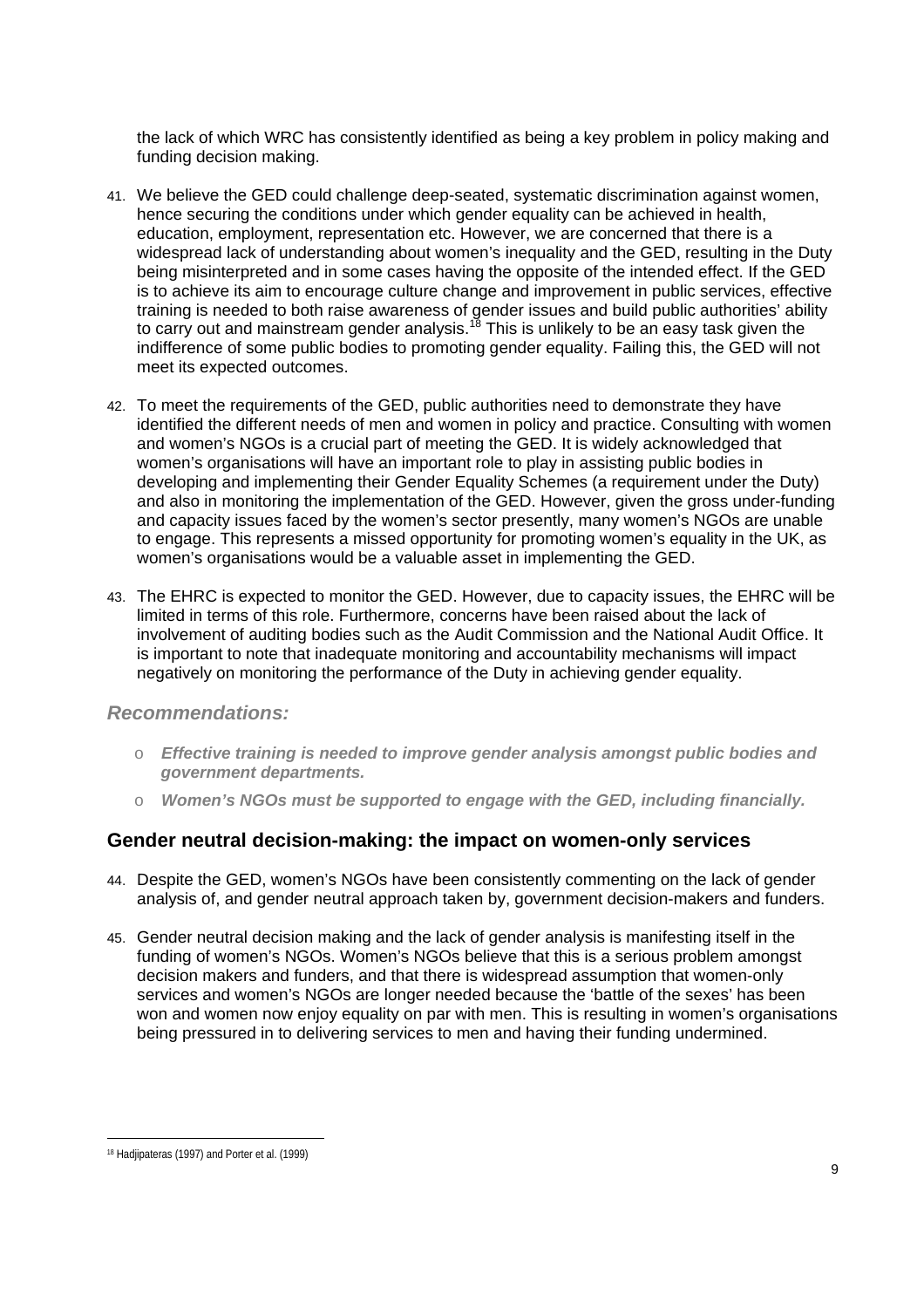#### **Case studies: impacts on funding to women-only services**

"We have recently put in a bid for funding with the local Skills Council. The tender asked for work with young parents, our bid was work for young mothers. Although we were successful in getting funding, we were asked to consider more work to involve young men and young fathers. Even though we have put 'we were working in partnership with another agency who would work with young fathers', it seems to be a misunderstanding of what we do." 19

"We are constantly being challenged with the question 'why don't you work with men?', 'why don't you have male workers?' etc… I think that the Government is making a move towards seeing domestic violence as non-gendered. I think they would like to see domestic violence taken into integrated services, men and women working together to promote non-violent relationships for men and women. Our argument would be that there must be separate organisations to deal with men. Men who have experienced violence must have services but we are not the organisation that is supposed to work with them! Supporting People keeps on insisting that we work with men and again it is an attempt to de-gender what we do."20

"Our local Government Office originally advised our [Crime and Disorder Reduction Partnership] to back an [Independent Sexual Violence Advisor] funding bid from another non-specialist local organisation over ours because we are a womenonly service, despite the Home Office guidance clearly stating that specialist services should receive priority and that gender specific services should be given equal consideration. We had to appeal to the Home Office, who intervened on our behalf."21

"Many agencies do not recognise the value of a women-only centre. We are constantly being asked why we do not see men. Probation (who give us under £3,500 per annum) are particularly vocal in this and feel that we should be seeing men."22

Since 1984, South Essex Rape and Incest Crisis Centre (SERICC) have provided a confidential, independent and specialist women-only sexual violence service. SERICC's funding (approximately £60,000) was cut by the health authority in the mid 1990s because health services were under pressure to make efficiency savings. The commissioner of voluntary services also considered SERICC's funding unfair because there was considered to be "no equity of service provision for men". The organisation narrowly escaped closure of its counselling service because a "forward-thinking individual in a [Primary Care Trust] filled the funding gap" who recognised that the withdrawal of SERICC's services would result in an increased workload for GPs and that women and girls had no other service.<sup>23</sup>

46. Given a choice, many women would rather use the women-only services of a women's organisation. Indeed, many service users would simply not engage with a mixed-gender service. However, with increasing numbers of women's NGOs closing or reducing their services, women are being denied this choice. In 2007, WRC conducted a random poll of 1,000 women from the general public and 97% stated that a woman should have a choice of accessing a women-only support service in cases of sexual assault.<sup>24</sup> Creative and Supportive Trust (CAST), an organisation which works with women ex/offenders and those at risk of offending, found that 80% of service users interviewed expressed that it was very important that CAST was a women-only space and 44% of the students said they would not attend if CAST had not been a women-only space. The survey also found that 64% of users would prefer women-only services in areas such as group counselling, hospital wards, mental health services, housing associations, health clinics, parenting classes and counselling.<sup>25</sup>

l

<sup>19</sup> Women's Resource Centre (2007b) p.81

<sup>20</sup> Ibid

<sup>21</sup> Women's Resource Centre and Rape Crisis (England and Wales) (2008) p. 33

<sup>22</sup> Ibid 23 Women's Resource Centre (2006a) p.16

<sup>24</sup> Ibid

<sup>25</sup> Matrix Consultancy and Women's Resource Centre (2006)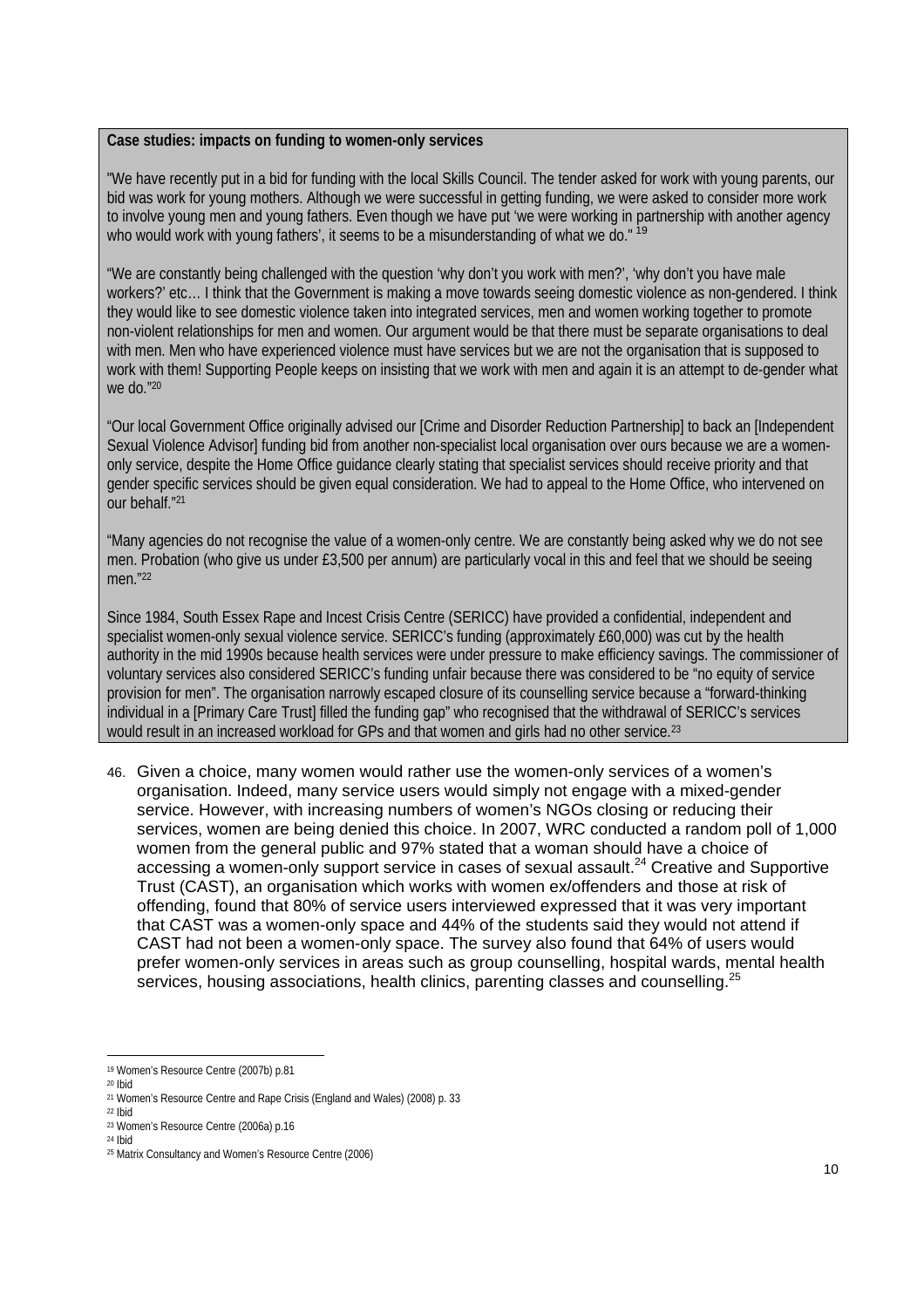47. WRC research<sup>26</sup> shows that women-only services, organisations and spaces are effective and often produce better outcomes for services users through meeting women's needs through being women-centred. The research, including through focus groups with service users, found that there were many benefits of women-only services including sanctuary, solidarity and empowerment.

### *Recommendations:*

- o *There must be greater recognition of the importance, and protection of, women-only space for survivors of sexual violence. Statutory sector funders should respect a survivor's right to choose a women-only space and refrain from supporting and commissioning only generic service provision.*
- o *Funders should be trained in gender equality.*

 26 Women's Resource Centre (2007b)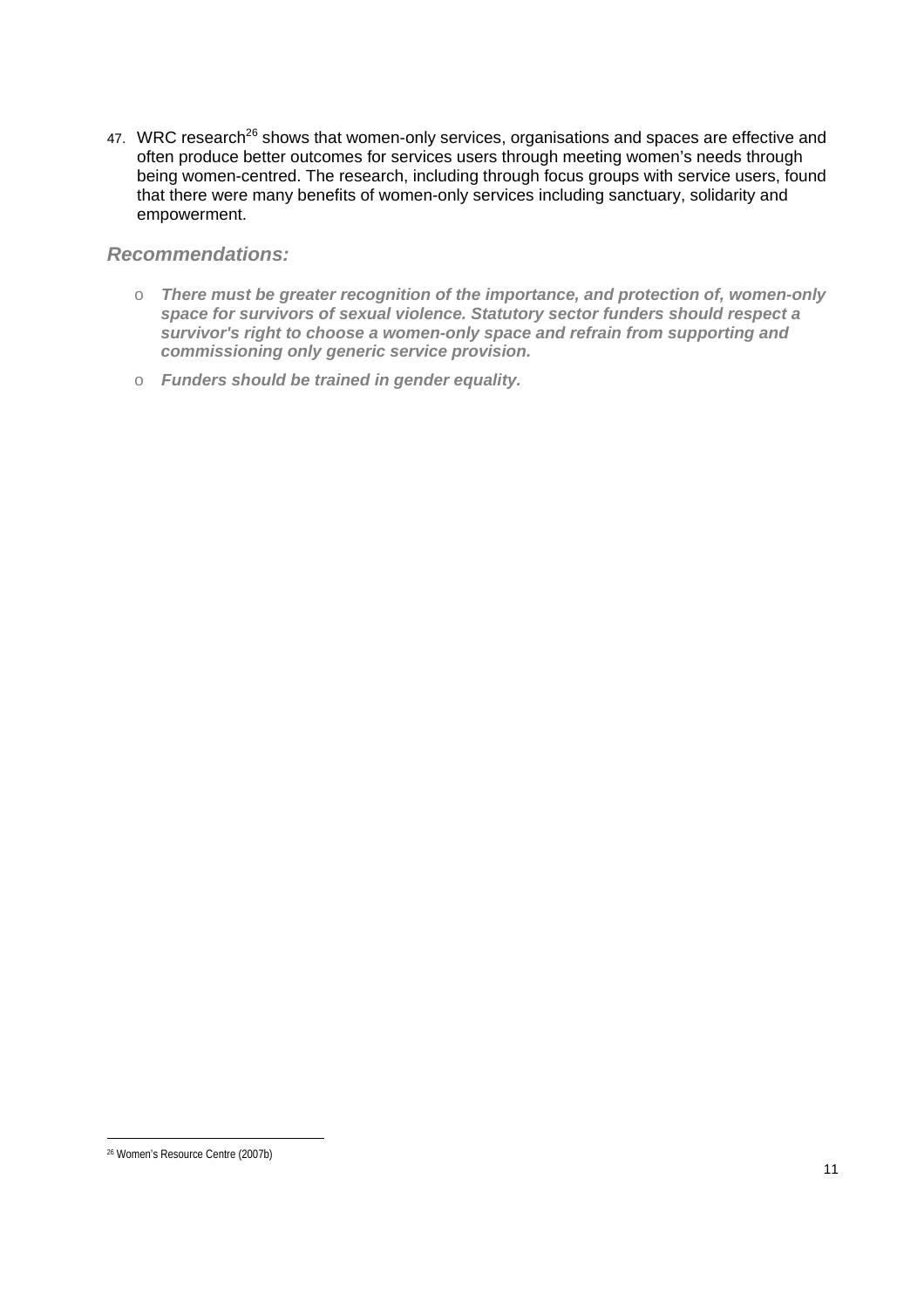## **Article 7: Political and Public Life**

## **Representation of women's NGOs on Local Strategic Partnerships**

- 48. The Government introduced Local Strategic Partnerships (LSPs) in England in 2000. LSPs are significant as they play a critical role in the Government's move to devolve power to local communities. LSPs bring together representatives from local statutory agencies and public bodies $^{27}$ , businesses and NGOs to determine what local services are needed and how they should be delivered. In terms of funding for women's NGOs and local services for women, for the majority of women's NGOs, LSPs are one of the most important decision-making bodies to engage with. However recent research found that representation of women's organisations on LSPs, and women generally, is woefully low.
- 49. Despite women's organisations representing around 7% of registered charities, only 1.8% of NGO representatives on LSP boards were from women's organisations. The senior positions on LSPs were dominated by men. Women were over-represented in more 'traditional' roles, such as administrators, and just 28% of Chairs on central LSP boards were women. Nearly three quarters of LSPs did not provide any specific support for women to engage in LSP structures or business, and only 5% formally monitor gender representation.<sup>2</sup>
- "In Leicester, there were two 'community of interest' women's representatives on the LSP who were 50. Even where there were higher levels of representation of women on LSP boards, issues of importance to women or the gender impact of the work of LSPs were not necessarily raised. It is likely that better representation of women's NGOs, who work specifically on 'gender', could improve this.
- 51. What was clear from the research, and many LSPs agreed, was that targeted strategies and formalised processes were needed to ensure better representation of women and women's organisations*.* Failing this, it is likely that women's organisations will spend significant time and resources doing 'gender repair work'.

## *Recommendations:*

o *Women's organisations are insufficiently represented. LSPs must ensure the full involvement of women's organisations in* 

supported through the Community Empowerment Network (CEN), managed by Voluntary Action Leicester. A 2006 review of the CEN resulted in a new structure which placed a much greater emphasis on geographical representation and new representatives were elected who continue to be supported by VAL. The position of community of interest representation has still to be resolved and the women's representatives continue to attend partnership meetings. However, they receive neither support nor any resources in order to fulfil their role. It is worth pointing out that all of the geographical representatives are men and the Chair and two Vicechairs are all white men." (WRC 2008b)

*LSPs at all levels through providing effective engagement and support programmes.* 

- o *Women's representation on LSPs, especially at senior levels, is low and can be regarded as discriminatory. LSPs need to examine gender representation, and set targets for improvement. Positive action is needed to encourage and support them, through such mechanisms as the National Improvement Strategy.*
- o *LSPs simply do not know enough about who is represented on them. LSP partners should collect, analyse, use and report on gender-disaggregated data as part of routine performance management.*

 $\overline{a}$ <sup>27</sup> Includes major public services like education, health, housing, police and social services

<sup>28</sup> Gudnadottir et al. (2007)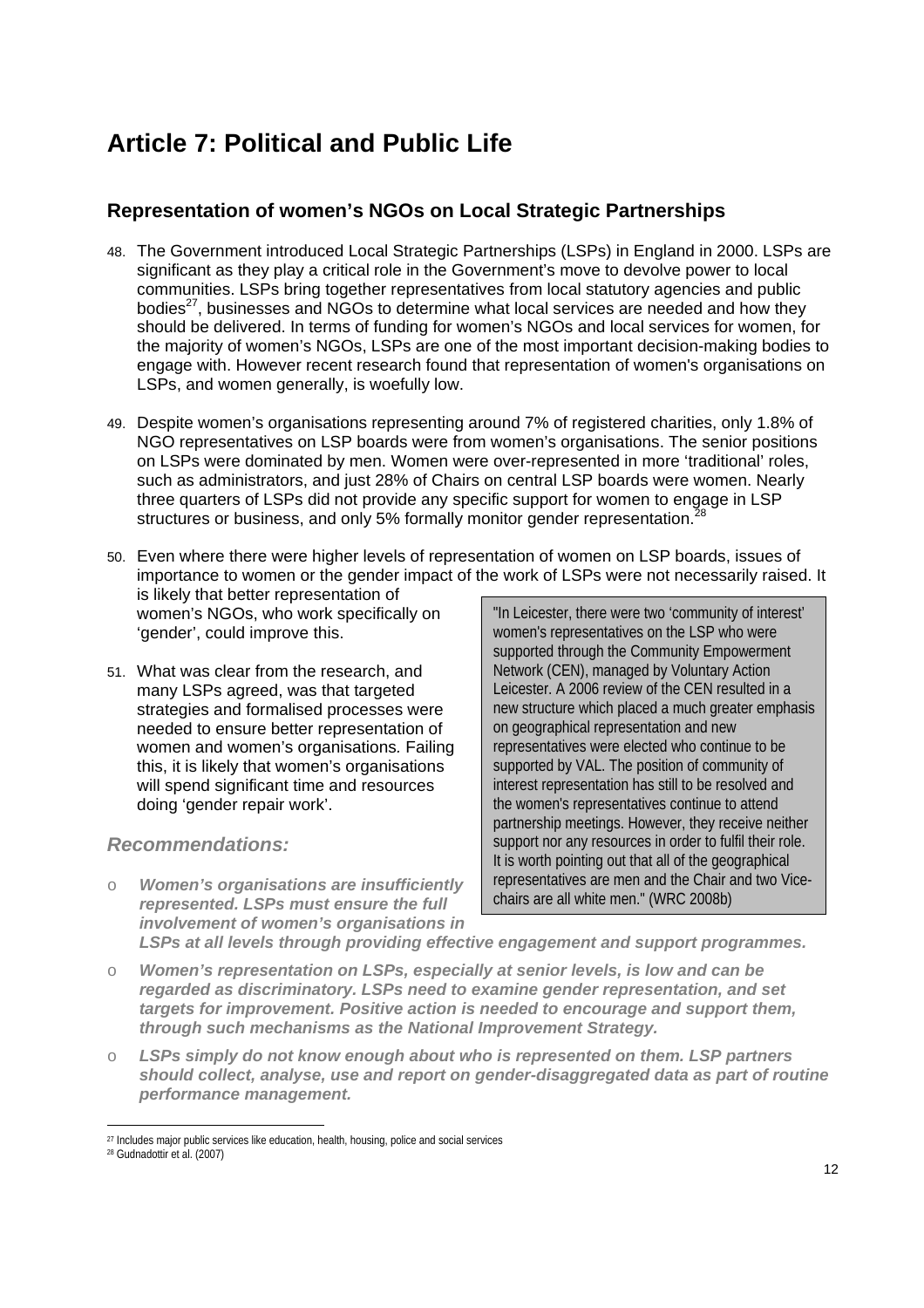### **Local Area Agreements**

- 52. LSPs are responsible for developing and negotiating their Local Area Agreement (LAA) with central Government. LAAs are crucial because they set out the priorities for a local area, and therefore the types of services to be funded for the next three years. They are a prime example of why better representation of women's NGOs on LSPs is urgently needed. Each LSP is required to meet 30 Public Service Agreements (PSAs) set by central Government by choosing up to 35 (out of a possible 198) National Indicators (NIs) which will meet these PSAs.<sup>29</sup> We are pleased that an equalities PSA has been included. Eight of the 198 NIs are of specific concern to the women's NGO sector, covering civic participation and NGOs, domestic violence, sexual violence and maternity services, although, of course, all of the NIs will have a gender dimension and impact.
- 53. However, it is not until after June 2008 that women's NGOs will have a clear picture of which, if any, of these NIs have been chosen by LSPs. Given the lack of women's sector representation on LSPs, and the general lack of capacity for women's NGOs to engage in lobbying and influencing, we are deeply concerned that key NIs may be omitted from local areas' 'baskets of indicators' and therefore, funding for women's services and women's NGOs will be at risk.
- 54. We were especially pleased that, for the first time, there are sexual violence targets for local government, particularly NI26: "specialist support to victims of serious crime" which includes Rape Crisis centres. However, given that many local areas have had no previous impetus to include sexual violence, and often have little knowledge of sexual violence and the needs of survivors, we are especially concerned that failure to include NI26 will represent a significant missed opportunity. There is numerous evidence (including the very clear guidance for local authorities in the government's *Sexual Violence and Abuse Action Plan* implementation guidance $30$ ) as to why NI26 should be included.

### *Recommendation:*

o *LAAs will have significant impacts on women's NGOs. The Department for Communities and Local Government should collect data on NIs from local authorities and work with women's NGOs to analyse the data and develop strategies to address arising issues.* 

 $\overline{a}$ 

<sup>&</sup>lt;sup>29</sup> In addition, there are 17 obligatory NIs that all local authorities must include

<sup>30</sup> Home Office (2007a)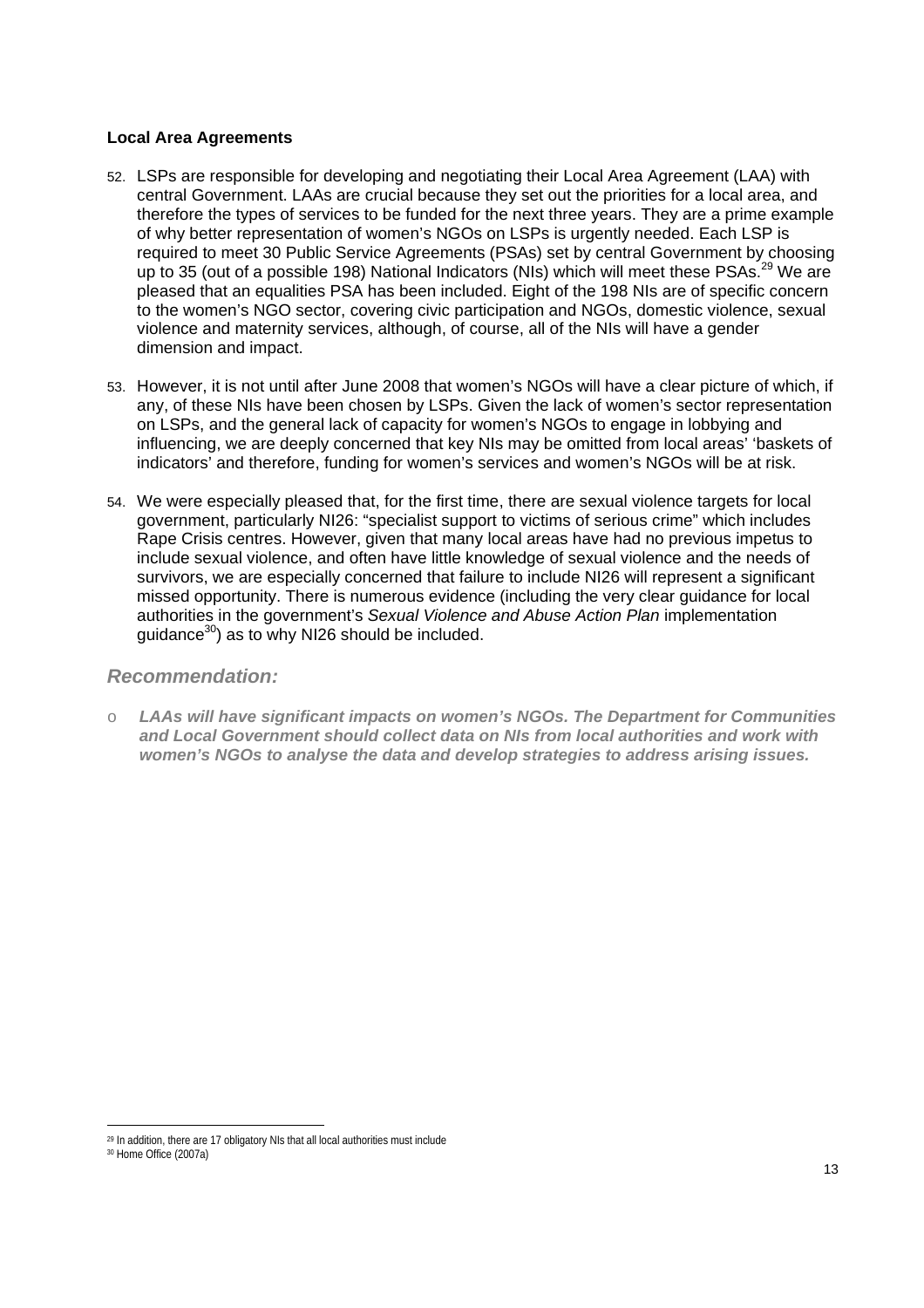## **Article 8: Representation**

## **Representation of women's NGOs at an international level**

- 55. Although outside the remit of the Convention, we feel that it is important to note the issue of international NGO representation. Primarily due to the lack of capacity, knowledge and resources of women's NGOs to engage in international instruments (such as the Convention and the Beijing Platform for Action), very few ever have the opportunity to represent the UK women's NGO sector at an international level.
- 56. We believe the Government could play an instrumental role in increasing the capacity of women's NGOs to engage with international instruments. We urge the Government to look to international models of good practice. For example, in 2000, the New Zealand Government fully funded three NGO representatives, who were formally elected by the NGO sector, to attend the Beijing +5 Special Session in New York. The NGO representatives were registered as part of the official Government delegation and therefore had full access to the General Assembly and negotiations, which proved invaluable to their ability to actively participate in the parallel NGO session. NGO and Government representatives worked together to disseminate information about the Special Session to NGOs on their return. Funding was also made available for NGO CEDAW representation.

## *Recommendation:*

o *The Government should provide dedicated funding for women's NGOs, selected through a democratic process, to attend key United Nations events and work with these NGOs.* 

## **UK representation on CEDAW**

57. We are disappointed that no name has ever been submitted for a place on CEDAW from the UK. We are aware that the term of the current 11 CEDAW members will be expiring on 31 December 2008. A UK representative on CEDAW would help to send out a positive signal to women's NGOs about the government's commitment to the Convention, particularly given the lack of reference to the Convention in its policy making (see Article 1).

## *Recommendation:*

o *UK nominations to CEDAW would send out positive message to the women's NGO sector about the UK government's commitment to the Convention. The UK Foreign and Commonwealth Office and Government Equalities Office, in consultation with the Women's National Commission, should identify and promote suitable UK nominees.*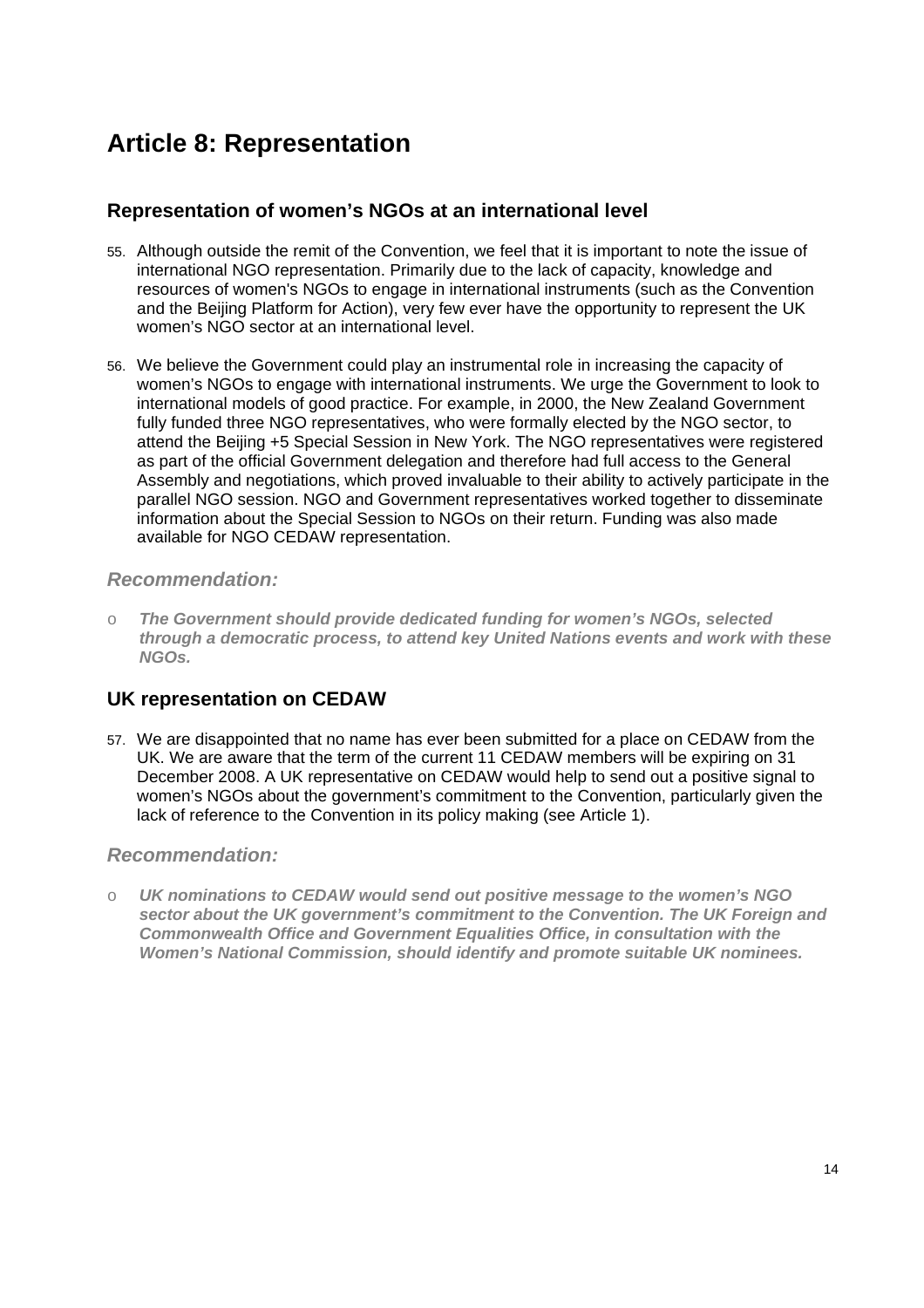## **Article 11: Employment**

58. We welcome the increasing number of measures implemented by the government to improve women's employment opportunities and promote equality, particularly for those women most at risk of discrimination.

## **NGOs supporting women experiencing discrimination in employment**

59. Presently, individuals cannot access public funding for employment tribunals. Complainants unable to meet their own legal costs are thereby dependant upon trade unions or other complainant aid groups in the NGO sector to provide support. In 2003, only 29.1% of workers were in trade unions. Many workers who are low paid, exploited and denied their employment rights are likely to be women in non-unionised work places. We are concerned about access to justice; particularly for women seeking legal remedies for sex discrimination e.g. pregnancy/maternity related claims, sexual harassment, equal pay etc. Many women are simply unaware of or unable to access basic employment rights and this is undoubtedly exacerbated by the closure of NGOs working in this area.

#### **Discrimination against lesbians and bisexual women**

- 60. The 2003 Employment Equality (Sexual Orientation) Regulations (EE(SO)R), which outlaws discrimination in the workplace on the basis of sexual orientation, have been welcomed. However, despite the Civil Partnership Act (2004), which is also widely welcomed, pension coverage for same-sex couples is not mandatory. Additionally, in a few rare cases, employers in an organised religion may still refuse to hire lesbians, gay men and bisexuals if it's at odds with their convictions.
- 61. However, we were very dismayed when, in May 2004, Lesbian and Gay Employment Rights (LAGER) was forced to close due to its funding being cut. LAGER was a specialist organisation and the only one of its kind, representing lesbians and gay men for over 20 years and their closure has inevitably impacted on lesbian and bisexual women's ability to access skilled and affordable representation to challenge discriminating employers as per the Regulations.

### **Sex discrimination**

- 62. Sexual harassment and sex discrimination continue to hinder the progress of women at work. Over an 18 month period, the Equal Opportunities Commission (EOC) received 140 formal complaints of sexual harassment from female postal workers.31 With the closure of the NGO Women Against Sexual Harassment in 2001, the EOC was the main source of assistance for women experiencing gender based discrimination in employment. We are concerned that the EOC's successor, the Equality and Human Rights Commission (EHRC) is under resourced and will be unable to provide legal representation to a great number of women who seek its assistance, as was the case with the EOC. Trade unions sometimes stand accused of failing to support their women members and it is not unknown for women to have to face the prospect of taking legal action against employers and trade unions for failing to act on such complaints.
- 63. The EOC received more calls from women facing problems at work because of their pregnancy, than on any other subject. Approximately 1,000 women per year in England and Wales take legal action after being dismissed because of their pregnancy.<sup>32</sup> Research found

 $\overline{a}$ 31 Equal Opportunities Commission (2003)

<sup>32</sup> *Pregnant Workers 'Face Hostility'*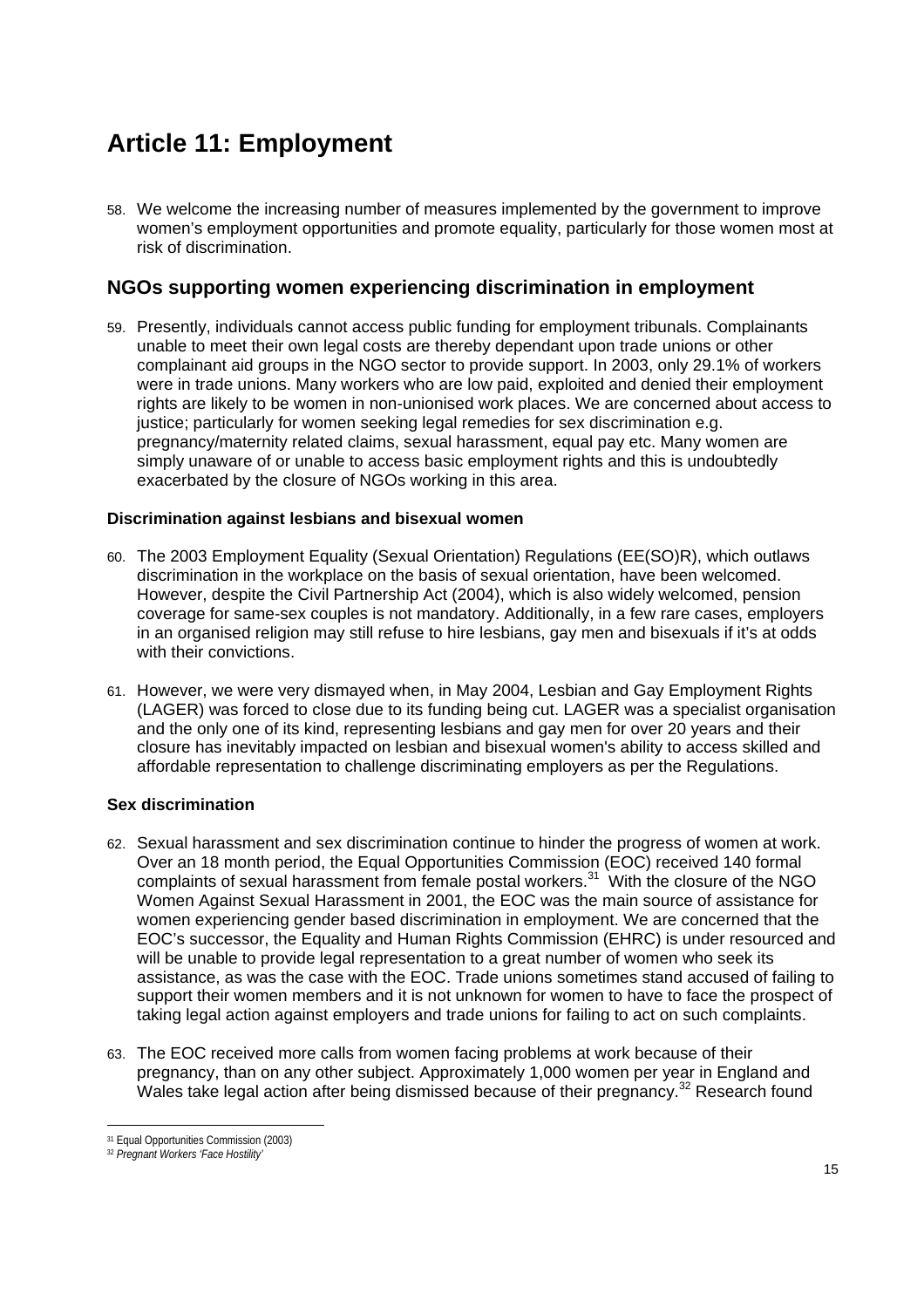that more than 25% of employers could not refer to a single statutory entitlement for pregnant women.<sup>33</sup> The average award for injury to feelings in sex discrimination cases involving pregnancy related dismissal is £2,000 lower than in non-pregnancy related dismissal cases. The EOC found that nearly 25% of women who made an employment tribunal claim had been dismissed within hours of telling their employer about their pregnancy and one in five women returning from maternity leave were given lower grade jobs.<sup>34</sup> Pregnancy and maternity related discrimination is occurring despite the fact it is unlawful.

64. We were most concerned when the women's NGO Maternity Alliance was forced to close in 2006 due to its Government grant being cut. Maternity Alliance conducted much needed work with large employers (such as supermarkets) on pregnancy related issues, including health and safety and employment discrimination. Through its advice line, the Maternity Alliance advised hundreds of women discriminated against because of pregnancy on their rights. Many women, empowered by this information, were able to successfully take on their employers and avoid employment tribunals. The closure of the Maternity Alliance has resulted in many women losing a valuable and much needed service.

#### *Recommendations:*

- o *Public funding should be made available for complaints to employment tribunals.*
- o *The government must ensure that NGOs who are at the forefront of tackling discrimination, such as homophobia and sex discrimination, are adequately funded.*

### **Women employed in the general NGO sector**

- 65. There are 856,000 civil society organisations in the UK employing an estimated 1.37 million staff, equivalent to 6.4% of the total UK workforce. NGOs, therefore, "are major employer", equalling that of the primary and secondary school sector and "larger than the banking and accounting industries combined".35
- 66. The voluntary sector is an important employer of women; 69% of the paid workforce is female. It is encouraging that 46% of chief executives in charities are women,  $36$  although these women tend to be located in smaller charities. However, like other sectors, chief executives in larger charities are primarily men.<sup>37</sup>
- 67. The NGO sector is not immune from gender discrimination in employment. The gender pay gap between women and men working in charities in 2001 was 23%.

#### **Women employed in women's NGOs**

68. We believe that one of the unique characteristics of the women's NGO sector is the emphasis on women's empowerment. Women's NGOs raise awareness amongst their service users and offer

"I am an ex-service user. I had my first son in the refuge - that was 11 years ago, when I suffered from domestic violence…. I didn't have my immigration papers, and my husband didn't want to give them to me - he was abusing me physically, financially. I was damaged. From the refuge I was able to get my indefinite leave to remain. I went to university, got my degree, and then I felt like giving it back. Therefore, I work here. So I'm a living example. At that time I didn't know my rights as a woman…..So now, I let women know that they have rights as a human being, as a citizen." WRC (2006a) p.8

<sup>33</sup> Ibid

<sup>&</sup>lt;sup>34</sup> James (2004)<br><sup>35</sup> National Council of Voluntary Organisations (2008) p.7

<sup>&</sup>lt;sup>36</sup> Equal Opportunities Commission research quoted in The Charity Times debate. <sup>37</sup> Acevo research quoted in Forum for female leaders.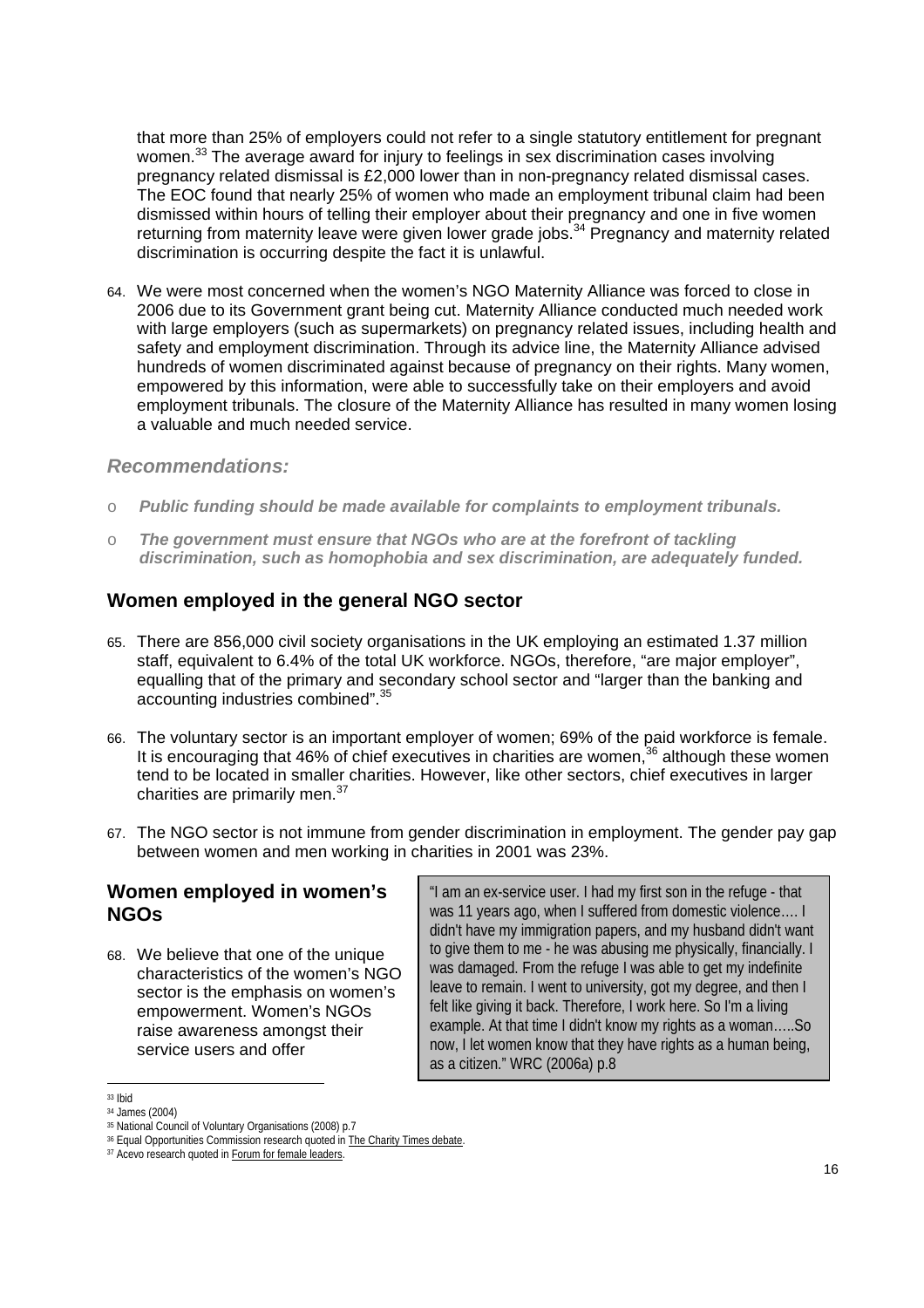opportunities for women to become politicised. Eleven per cent of women currently employed in women's organisations interviewed in a WRC study in 2006<sup>38</sup> were ex-service users. Women's NGOs are important pathways to economic inclusion and opportunity, particularly marginalised and vulnerable women. This is just one of the valuable aspects being lost with the closures of women's organisations.

- 69. The funding crisis in the women's sector is perpetuating the very gender discrimination that women's NGOs work to eliminate. The Rape Crisis sector is an excellent example of how the lack of government funding is a significant and contributing factor undermining women's employment opportunities in women's NGOs:<sup>39</sup>
	- Thirty-five Rape Crisis centres in England and Wales employ just 47 full-time, and 103 parttime staff between them. Five centres have no paid staff. All centres rely heavily on the invaluable contribution of volunteers and many would be unable to deliver the range or level of services to survivors of sexual violence without them. There are 696 volunteers working centres, including 12 full-time volunteers, which is virtually unheard of in the NGO sector.
	- In six organisations, staff worked without pay during times of financial crises in order to continue providing services to survivors. In one organisation, all five paid staff worked without salary for one month. In another centre, a counsellor worked without pay for three months, after being made redundant, to prevent a service being taken away from service users abruptly, which could have had serious consequences for survivors. The level of commitment of staff to ensure the continuation of a quality service with little or no pay was extremely high, even at their own considerable personal expense (forgoing pay).
	- A number of centres stated that staff worked considerably more hours than what they were paid for and would often not claim basic expenses. Some centres also noted that salaries were not increased with inflation. Centres reported that in order to secure funding from government agencies they felt pressured to keep the costs down, particularly through reducing pay well below the market rate to achieve this.
- 70. This situation is unsustainable and unacceptable given the essential, and often life-saving services, provided by Rape Crisis.

### *Recommendations:*

- o *The contribution women's NGOs make indirectly to the employment agenda should be acknowledged.*
- o *The competitive, free-market based funding processes being implemented by the government are having significant impacts on NGOs. The government must implement its commitment to longer-term funding and full cost recovery. Salaries should be able to be paid at the market rate relative to skills and experience, and be increased with inflation. There needs to be more awareness that reducing levels of paid staff has a direct effect on the number and quality of volunteers NGOs can support, and the number of service users that can be supported.*
- o *Staff and volunteers should be commended for their commitment to providing services in times of financial crisis and their personal expense should be acknowledged and, where possible, recompensed. The professionalism of staff and volunteers in women's NGOs should be recognised.*

 $\overline{a}$ 

<sup>38</sup> Women's Resource Centre (2006a)

<sup>39</sup> Women's Resource Centre and Rape Crisis (England and Wales) (2008)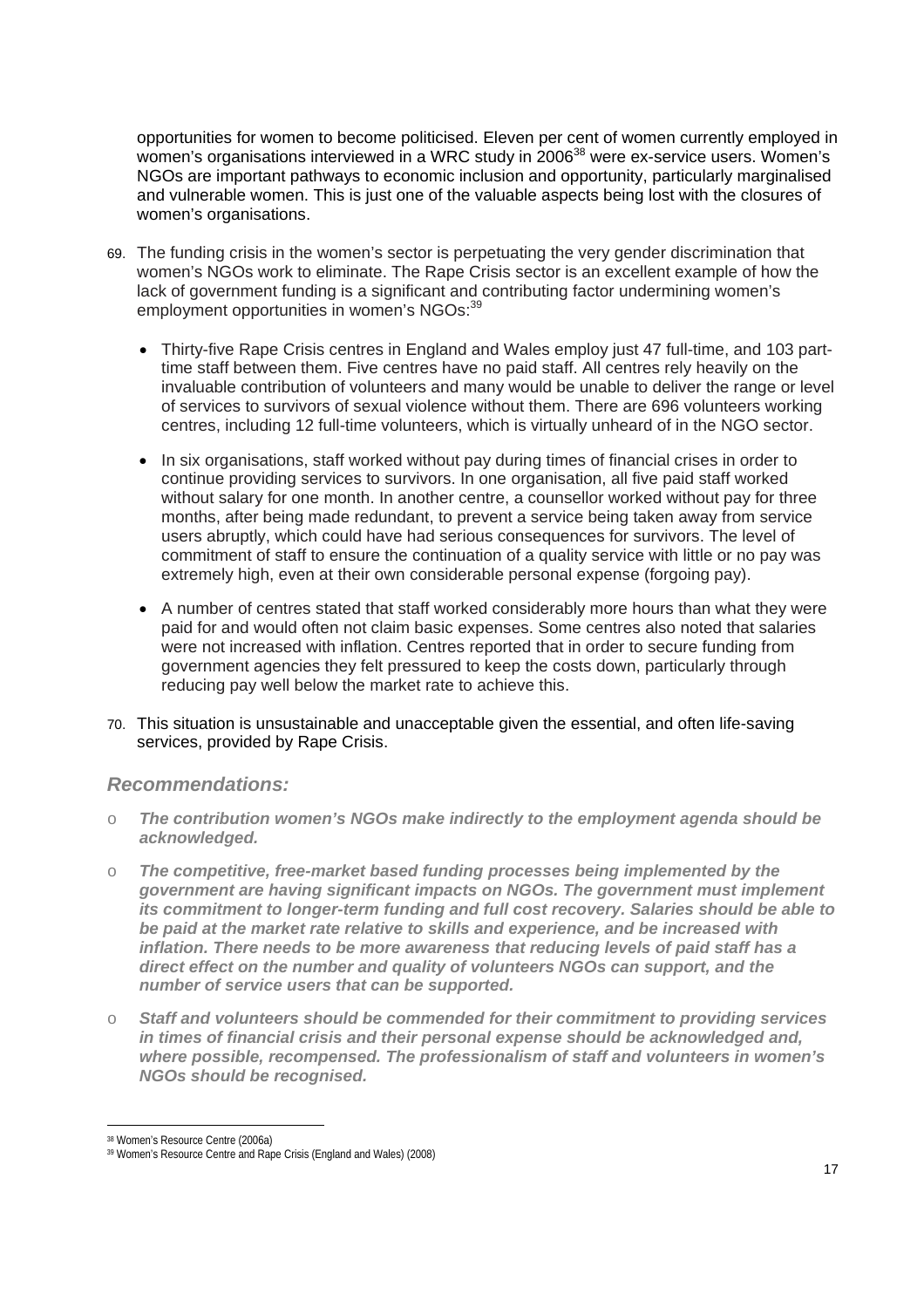## **Article 12: Health**

- 71. Women's health NGOs are largely dependent on state funding, primarily Primary Care Trusts (local agencies) and the Department of Health. However, only 2.2% of all Department of Health funding to the voluntary and community sector in England goes to women's organisations.<sup>40</sup>
- 72. Indeed, Department of Health Section 64 grants appears to be failing women's health organisations despite the fact that women's health NGOs make up 36% of all women's voluntary and community organisations.41 There has been an overall decrease in funding for women's organisations, from 2.94% in 2003-4 to just 2.15% in 2006-7. Along with LGBT groups, the women's sector is a long way behind other equalities groups in the funding stakes.<sup>42</sup> There has also been a decrease in funding to women's organisations, but an increase in funding given to generic organisations to deliver projects to women.
- 73. Women's organisations have specialist knowledge and expertise about women's lives, experiences, and needs. As such, their engagement in decision-making, needs assessment and service delivery is integral to the Department of Health's (DH) aims to improve health and social care, as well as promoting principles of accessibility, inclusivity and equalities.
- 74. The shortfall in funding facing many women's organisations, despite their impressive track record at delivering services and reaching 'hard-to-reach' women, is resulting in closures of many women-only services. WRC has found that women's health organisations are at the greatest risk of closure. WRC is aware of 12 women's health NGOs that have closed over the last three years.
- 75. In the long-term, the closure of women's health and social care VCOs increases the use of statutory health and social care services, as service-users often have nowhere else to go and are forced to seek the services of statutory services because their (preventable) problems have escalated or become acute. This undermines the government's wider health reform strategy to invest in preventative care, make health services more responsive to local need, and provide tailored care closer to home.

## *Recommendations:*

- o *Health as a gender issue needs to be embedded in all DH planning and policy work. In particular, the DH needs to recognise that the closure of Rape Crisis centres has a direct impact on the numbers of women the state will eventually have to provide care for because of the serious health consequences of sexual violence.*
- o *Health agencies need to improve its engagement with and funding to women's NGOs to fulfil their obligations to women under the Gender Equality Duty. The DH should analyse its funding to women's organisations and address arising issues as a matter of priority. DH grant funding and investment needs to be subject to gender budgeting with ringfenced grant funding for small, specialist VCOs.*
- o *Women's health and social care needs must form an integral part of the DH's strategic framework. Statutory guidance on how to proactively fund and 'intelligently' commission the women's sector should be developed.*

<sup>40</sup> Women's Resource Centre (2006b)

<sup>41</sup> Guidestar

<sup>42</sup> Women's Resource Centre (2006b)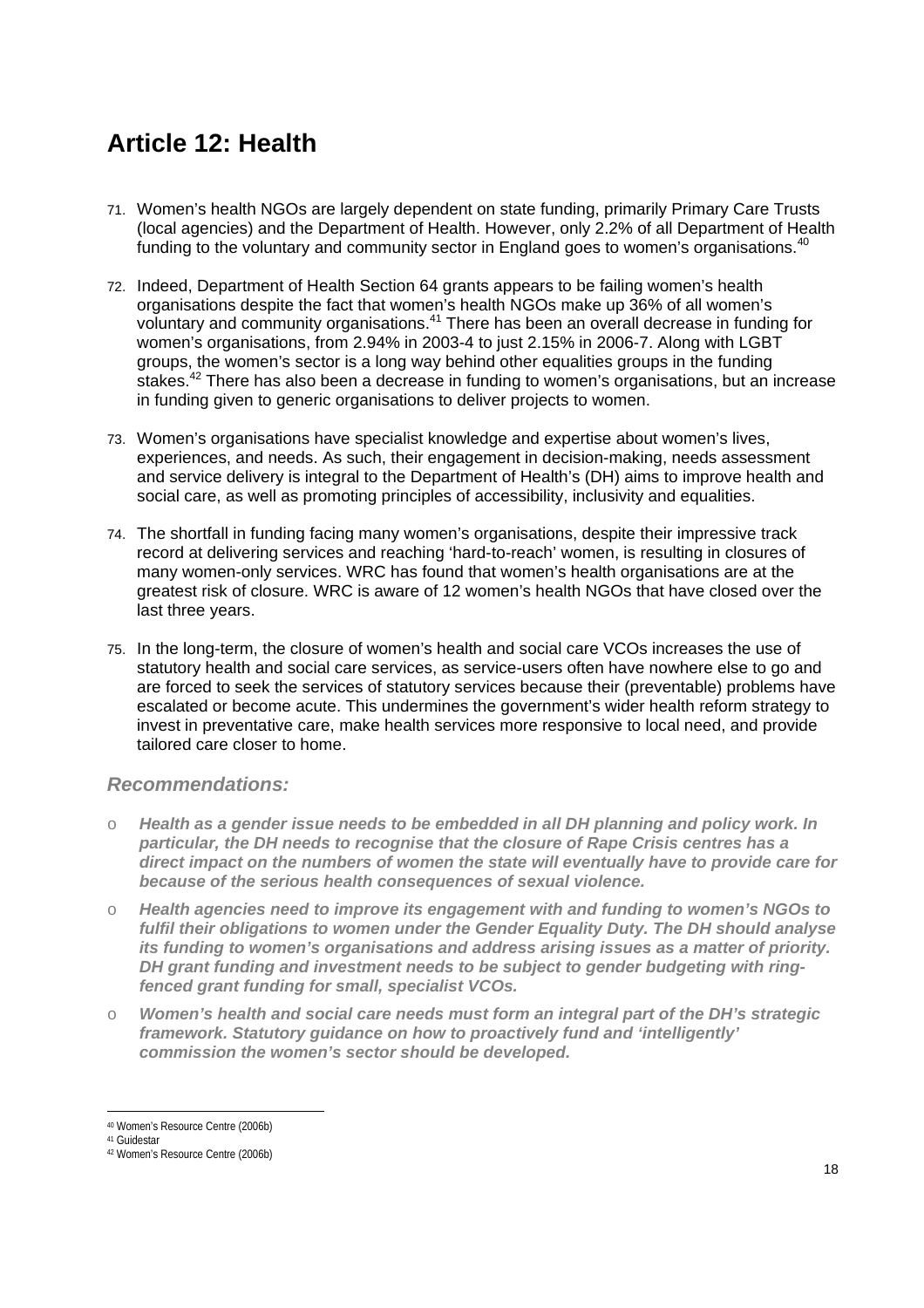## **Article 16: Marriage and Family Law**

- 76. Unfortunately, the prevalence of violence against women in the UK is high. A woman is killed by her ex/partner every three days and one in four women will experience domestic violence during her lifetime. In 2005 there were over 14,000 reported rapes in England and Wales and one in five women will experience sexual assault in adulthood.<sup>43</sup>
- 77. Domestic violence alone costs £22.9 billion and in 2003/04 the cost of sexual offences was £8.5 billion.<sup>44</sup> Without women's NGOs, this cost is likely to be significantly higher. A recent study on the economic impact of women's NGOs found that women's organisations tackling domestic and sexual violence represent excellent value for money. The economic value of the services they provide far exceeded the funding received by approximately 300%.<sup>45</sup>
- 78. There are very few NGOs providing perpetrator programmes in the UK. Those that do are finding it extremely difficult to access funding. For example, in London, three NGOs were recently financially 'rescued' by a charitable trust, providing reprieve from closure for another year.
- 79. Local government responses to violence against women are 'patchy' across the UK. Women's NGOs are the key actors in providing effective, women-led and women-centred

"Local Authorities lean on women's charities so they can 'outsource' their domestic violence responsibilities, which ought to be funded by the local government. They give the charities no credit for this. For example, Suffolk Social Services have a leaflet entitled *Breaking the Pattern* and a website of the same name. The assure women that help is at hand, and yet the phone number they provide (pretending that it is their own) is a Women's Aid number". WRC (2008b)

support services, yet many organisations often find their sustainability undermined because of the lack of investment in their services by public bodies (despite their keenness to refer to women's NGOs).

### *Recommendations:*

- o *A cross-government Violence Against Women Strategy should be in place by March 2009, and should include a strong commitment to sexual violence survivors and practical actions to improve funding to Rape Crisis centres and other violence against women services, particularly organisations led by and for minority groups of women such as BAME women.*
- o *The funding of programmes for perpetrators needs to be addressed as a matter of urgency. This funding must be "new" money and not taken from existing violence against women funding.*

## **Rape Crisis centres**

80. The 2007 *Cross-government Action Plan on Sexual Violence and Abuse*46 (and accompanying implementation guidance) is a progressive strategy which is warmly welcomed. However, knowledge, understanding and implementation of the Plan (and other central government policies, legislation and strategies across government departments and between levels of government i.e. central, local and regional) can only be described as 'patchy' at best.

<sup>43</sup> Women's Resource Centre et al. (2007)

<sup>44</sup> Ibid

<sup>45</sup> Matrix Consultancy and Women's Resource Centre (2006) 46 Home Office (2007)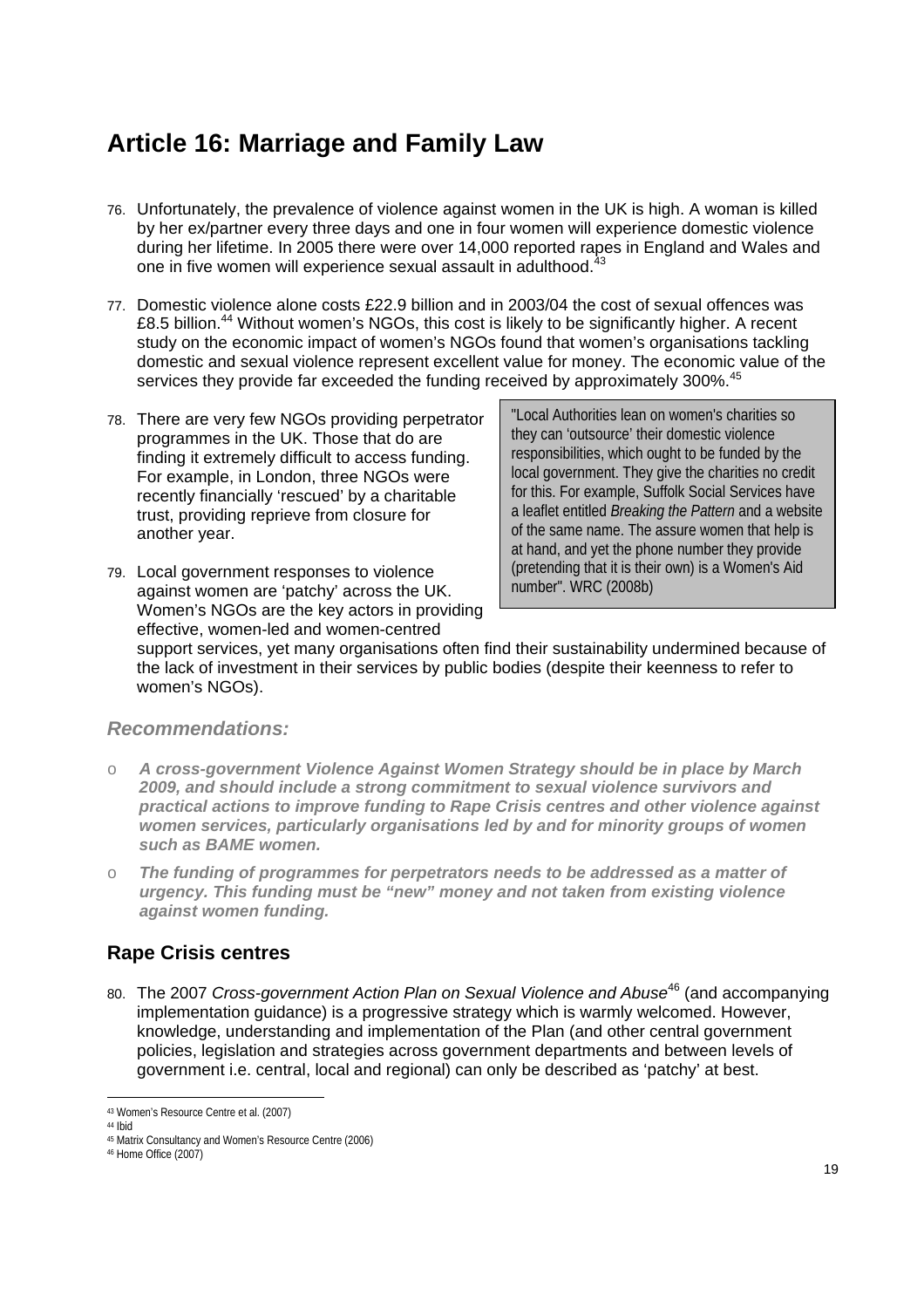- 81. A key action in the *Action Plan on Sexual Violence and Abuse* is to increase victim access to health and support. It acknowledges the vital and significant contribution that the sexual violence and childhood sexual abuse sector makes ain providing valuable longer-term support and therapeutic services to survivors of sexual violence and abuse.
- 82. Yet funding for Rape Crisis centres is at absolute crisis point and the subject of a highly public campaign. It has been almost 12 months since the "Crisis in Rape Crisis" came to public attention.<sup>47</sup>
- 83. In March 2007, Rape Crisis centres across England and Wales waited anxiously to hear about their applications to the Victims Fund, central government's sexual violence grant scheme. The one year funding was due to start in April 2007, but wasn't released until Summer. Even then, only 18 of the 38 centres received Victims Fund money. The Compact Advocacy Group took up the issue of late notification and payments and short-term funding. The government, it argued, had failed to comply with its own Compact standards and was placing centres at risk. Many Rape Crisis Centres depend on this fund to exist, even though the funding is grossly inadequate (with only £1,25m available for England and Wales in 2007/08).
- 84. In addition, the Victims Fund has seen a decrease in funding to women's organisations but an increase in funding given to generic organisations to deliver projects to women. In 2006, funding to women's NGOs from the Victims Fund decreased by 20% since 2004/05, yet funding to generic organisations to deliver sexual violence services increased by 6.6%.<sup>48</sup>
- 85. However, apart from Compact non-compliance, the Victims Fund fiasco exposed a far more serious issue – Rape Crisis centres, en masse, were facing financial meltdown. The *Map of Gaps<sup>49</sup>* research revealed that most women who have experienced sexual violence to do not have access to basic support services of a Rape Crisis centre.
- 86. Research by WRC and Rape Crisis (England and Wales)<sup>50</sup> launched in March 2008 has revealed the extent of this funding crisis. The study found that, in the last five years, one in five centres in England and Wales has been forced to close its doors. Of the remainder, 69% reported that their current level of funding was unsustainable. The constant and ongoing struggle to find adequate resources is impacting heavily on their ability to continue to provide essential services to survivors of sexual violence.
- 87. It is conservatively estimated that 80,000 women experience rape every year in the UK and the impact of sexual violence can be long-lasting and profound, affecting survivors' physical and mental health, relationships, work, families and communities. In this context, Rape Crisis centres play a vital role; providing women and girls with advice, counselling, advocacy and long-term support. Rape Crisis centres cannot meet the extremely high demand for their services – if the average number of days a service user will spend on a waiting list for all the centres, this would equal 1,929 days (5.3 years).
- 88. The combined annual income of centres in England and Wales was just over £3.5 million. In 2004-05 the Government spent twice this amount each week on advertising and public relations. The median annual income for centres was £81,598, only marginally more than the cost, to the state, of one rape.
- 89. The Government's current focus on reducing the unacceptably low rape conviction rate is to be welcomed, as are Sexual Assault Referral Centres (SARCs), which are designed to ensure

<sup>&</sup>lt;sup>47</sup> See the excellent New Statesman campaign on the 'Crisis in Rape Crisis' www.newstatesman.com

<sup>48</sup> Women's Resource Centre (2006a)

<sup>49</sup> Coy et al. (2007)

<sup>50</sup> Women's Resource Centre and Rape Crisis (England and Wales) (2008)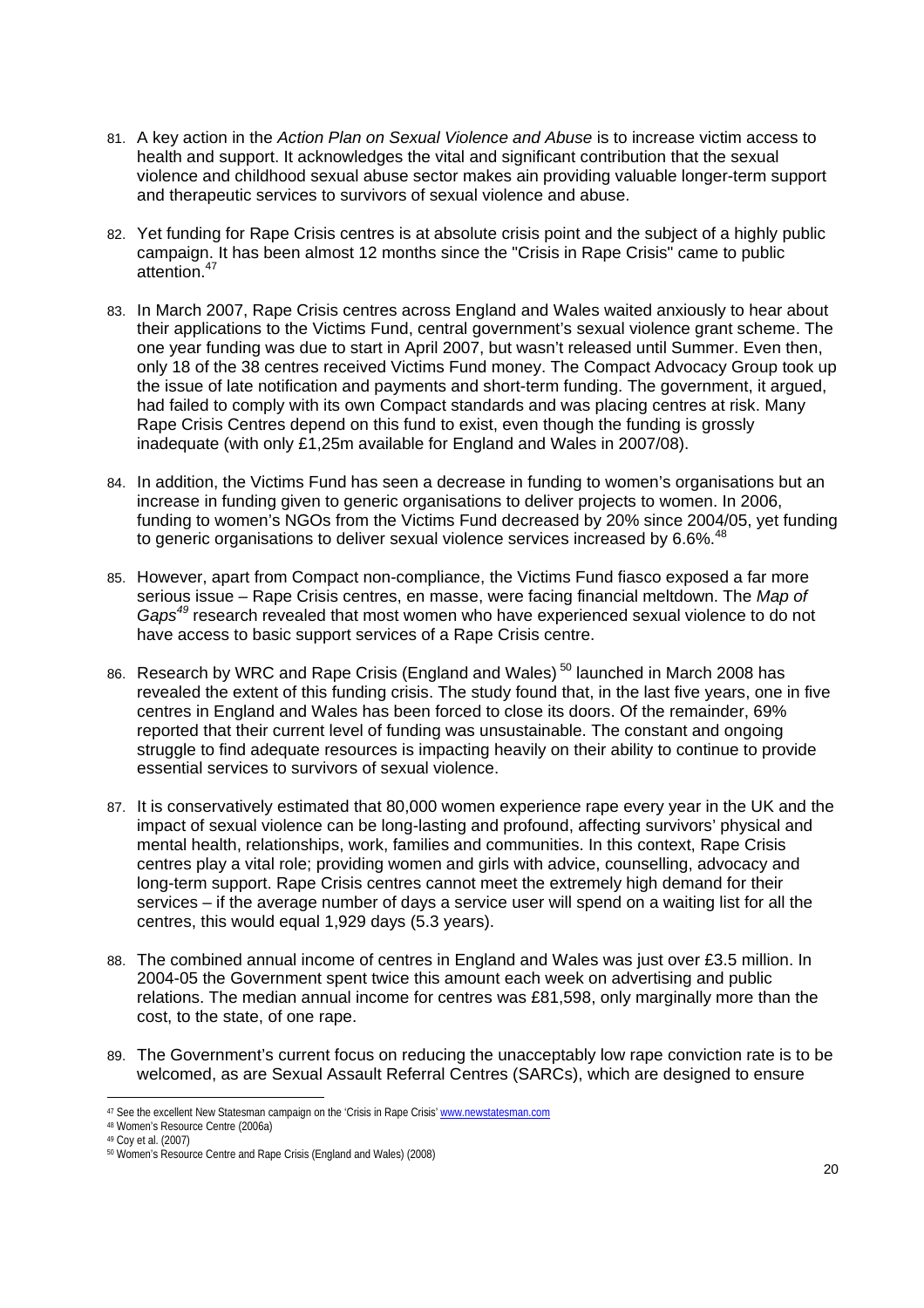high quality criminal justice responses to survivors of sexual assault, including forensic examinations and medical care. However, whilst SARCs play an essential role, they can only ever be a part of the solution.

- 90. Rape Crisis centres are independent of the government and the criminal justice system and, unlike SARCs, provide long-term support and women-only spaces to survivors with recent and/or historic experiences, including adult survivors of childhood sexual abuse. The majority of women who accessed Rape Crisis centres last year presented with experiences of sexual violence that happened in the past.
- 91. Securing a criminal conviction is not the only outcome that survivors of sexual violence say they want or need. In fact, only 10-15% of survivors want to report to the police. What is urgently needed is "parallel justice", which concentrates on both criminal justice and social justice. There must be a focus on the support needs of survivors of sexual violence, alongside the need to hold perpetrators of such crimes to account, and this is where adequate and sustainable funding to Rape Crisis centres is essential.
- 92. In the research, Rape Crisis centres gave examples of statutory agencies refusing to fund them because they were women-only, or pressuring them to deliver services to men. The government acknowledges that "sexual violence and childhood sexual abuse are two of the most serious and damaging crimes in our society", and that sexual violence is "both a cause and consequence of gender inequality", with most perpetrators of sexual violence being male, and most victims being female.<sup>51</sup> Yet many funders cannot understand why women-only services are needed, even though evidence shows that many women will not use mixed-sex services.
- 93. Rape Crisis services remain marginalised and 'separated off' with an historic underinvestment and more limited funding base than mainstream domestic violence services. The funding for sexual violence counselling, support and advocacy services to meet the needs of women and girls remains patchy and unstable yet sexual violence and abuse remains an important cause and consequence of gender inequality. Many Rape Crisis centres live on the 'knife's edge', not knowing whether their work will continue or if they can afford to keep staff.
- 94. There have been a series of failures by on the part of the government that has led to the decimation of the Rape Crisis sector in the last few years. We are deeply concerned that some will have to close their doors, perhaps as many as half of all remaining Rape Crisis centres. This is unacceptable, especially given that Rape Crisis centres provide, literally, life-saving services. Over the last 12 months, the issue of the Rape Crisis funding crisis has been passed from pillar to post, with neither central nor local government wanting to take responsibility for funding centres. During this time, Rape Crisis centres had over 134,000 contacts with survivors, their families and friends and other agencies. Their services have made significant contributions to the government's employment, housing, health, mental health, education, crime and community safety, gender equality children and young people's agendas.
- 95. We warmly welcome the 19 March 2008 announcement by the Minister for Women, the Rt. Hon. Harriet Harman QC MP, of forthcoming emergency funding of £1m for Rape Crisis centres. This funding will stop the imminent closures of Rape Crisis centres this year. However, what is needed now is a firm political commitment to provide adequate, sustainable and longterm funding to Rape Crisis centres. The Scottish model of providing 'ring-fenced' rape crisis funding is an excellent funding model, as this has not only helped to build the capacity of existing groups, but has also ensured that new centres have opened to address the geographical gaps in service provision for survivors of rape and other sexual violence.

 51 Home Office (2007) p.i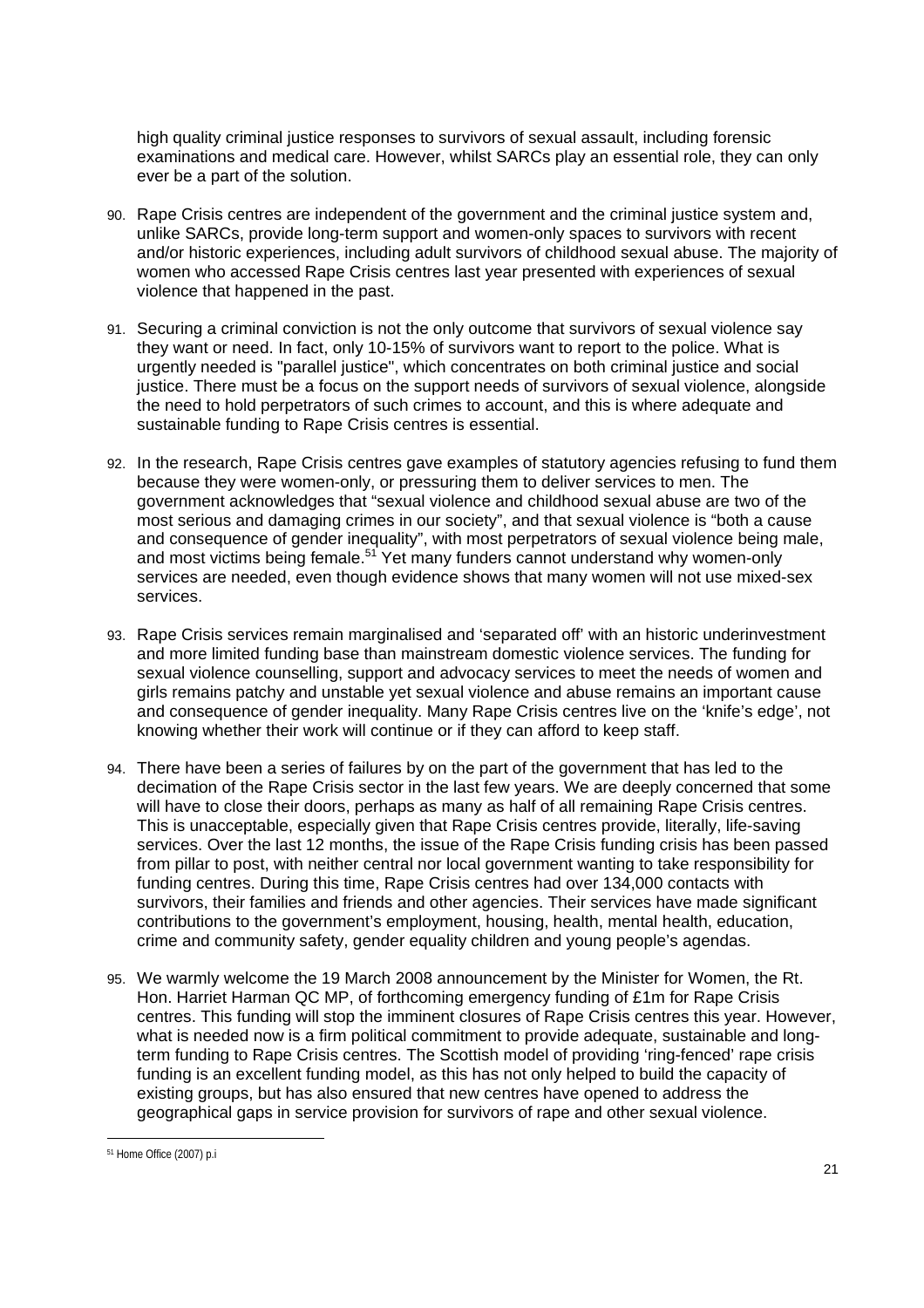### *Recommendations:*

- o *Support for women and girls to rebuild their lives after rape must be a right, not a privilege determined by a postcode lottery. Waiting times should be eliminated – all women should have immediate access to services. Every woman and girl should have access to a Rape Crisis centre. This means increasing the number and capacity of Rape Crisis centres. Increased service provision for survivors should be achieved through increased funding. Following the Scottish model, a cross-government ring-fenced 'Rape Crisis Fund' of at least £5m needs to be established before the end of 2008. This should include money from the Department of Health.*
- o *The inequality between Rape Crisis and other nation-wide services providing support to victims of other types of crime must be eliminated.*
- o *To improve the quality and consistency of services, grants and Service Level Agreements (SLAs) of one year or less should be avoided. Three-year cycles for grants and SLAs should become the norm not the exception.*
- o *Statutory agencies making referrals to Rape Crisis need to invest in those services.*
- o *Charitable trusts should acknowledge that Rape Crisis centres are at crisis point and consider re/opening specific streams for rape and other forms of sexual violence.*
- o *Funders must take proactive steps to outlaw the 'hand to mouth' existence experienced by many Rape Crisis centres. Funders who delay decisions because of their own disorganisation should accept responsibility for the impact this has on the sustainability of services.*
- o *A realistic, Compact compliant funding base for the national umbrella group Rape Crisis (England and Wales) needs to be implemented as a matter of urgency, and should follow the Scottish model.*
- o *The government acknowledges that sexual violence is both a cause and a consequence of gender inequality, yet there is a gap between policy and practice that needs to be closed as a matter of urgency. The support needs of survivors of sexual violence must be prioritised by government through supporting and sustaining appropriate services.*
- o *The large amounts of consultative work undertaken by Rape Crisis centres should be recompensed accordingly.*
- o *The impact of sexual violence is long term and far reaching. Survivors need access to long- term counselling and support. Since most service users were defined as having 'complex needs' which were often not being met by statutory services, a more diverse range of funding is needed (health, education, employment etc).*
- o *The Department of Health needs to recognise that the closure of Rape Crisis centres has a direct impact on the numbers of women statutory health services will eventually have to provide care for because of the serious health consequences of sexual violence.*
- o *The Inter-Ministerial Group on Sexual Violence needs to learn about and promote the value and sustainability of the Rape Crisis sector.*
- o *There must be greater recognition of the importance, and protection of, women-only space for survivors of sexual violence. Statutory sector funders should respect a survivor's right to choose a women-only space and refrain from supporting and commissioning only generic service provision.*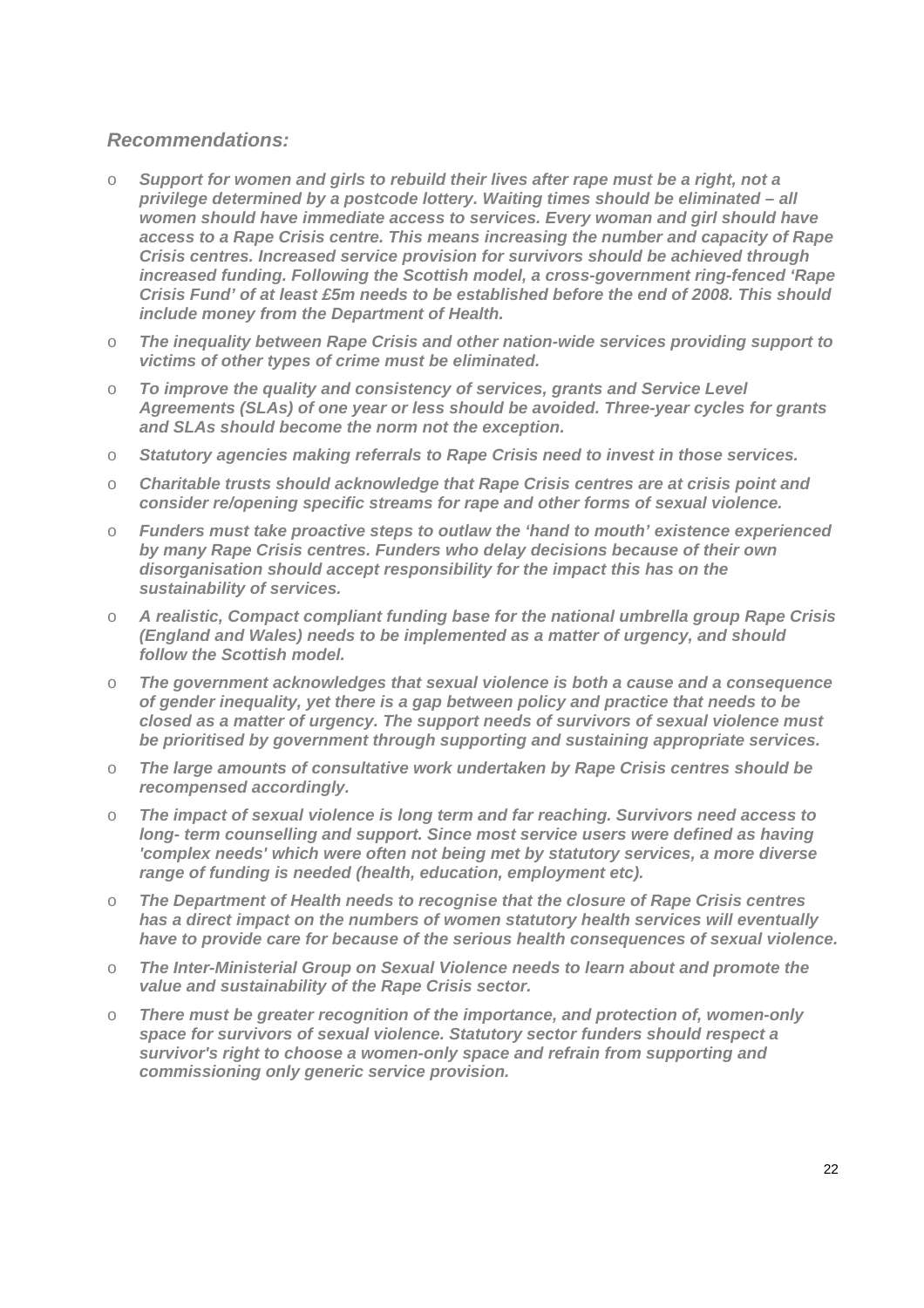## **Domestic violence organisations**

#### **Supporting People funding to women's refuges**

- 96. In April 2003, the government established the Supporting People (SP) programme for local government. Local councils then use this funding to contract housing support related services from the private, public and NGO sectors.<sup>52</sup> It was introduced to coordinate and simplify the funding arrangements. In 2003/04, £57.1m of SP funding was spent by local authorities on services for 'women at risk of domestic violence', rising to £57.4m in 2004/05 and £59.3m in 2005/06. The vast majority of domestic violence SP funding is spent on refuge accommodation but also floating support and other community services
- 97. Although there is a general shift from grants to contracts with public bodies across the voluntary and community sector, the refuge sector is overly reliant on SP contracts, placing them in a vulnerable position. On average, 54% of providers' annual income comes from SP contracts, whilst the average annual income from contracts with the state across the whole voluntary and community sector is 38%. Therefore, any decreases in the price of contracts will have significant effects on providers.
- 98. Many refuges have stated that SP has offered their organisation a greater sense of financial security. However, the funding shift from a grants based funding system to the SP programme (a competitive, free-market based funding system) has restricted and redefined the services refuges are able to deliver and has significantly increased associated bureaucracy at the expense of time spent with service users.  $53$

#### **Mergers and take-overs of refuges**

- 99. Women's NGOs, such as Women's Aid organisations, are still the primary providers of refuge accommodation in the UK. However, this situation is changing and the SP programme has enabled 'super-providers' (i.e. organisations with contracts across multiple areas) to emerge, particularly as increasing numbers of housing associations enter the market, including through taking-over specialist Women's Aid organisations.
- 100. In London over the last three years, at least seven refuges have been taken over by larger providers: two by larger women's organisations, one by a BAME housing association and four by general housing associations.<sup>54</sup>
- 101. In addition, many refuges are deeply concerned that SP contracts are awarded to the providers offering the cheapest services at the expense of organisations with track-record and expertise.<sup>55</sup>
- 102. BAME women's refuges, in particular, are being pressured and/or forced in to take-overs (sometimes optimistically referred to as mergers). Imkaan,<sup>56</sup> a national, second tier BAME women's NGO that supports and advocates for BAME and refugee refuges, has a number of members coming under pressure to 'merge' with generic refuges. Research by Imkaan highlighted a "lack of cultural competency and understanding amongst SP officials and the process itself which had a detrimental impact on the way in which the performance of BMER

54 Ibid

<sup>52</sup> Supporting People strategic client groups include those at particular risk in relation to housing including offenders, older and younger people, teenage parents, women at risk of domestic violence, disabled people, those with drug, alcohol issues or mental health support needs, rough sleepers etc<br>53 Women's Resource Centre (2007a)

<sup>55</sup> Women's Resource Centre (2007a)

<sup>56</sup> www.imkaan.org.uk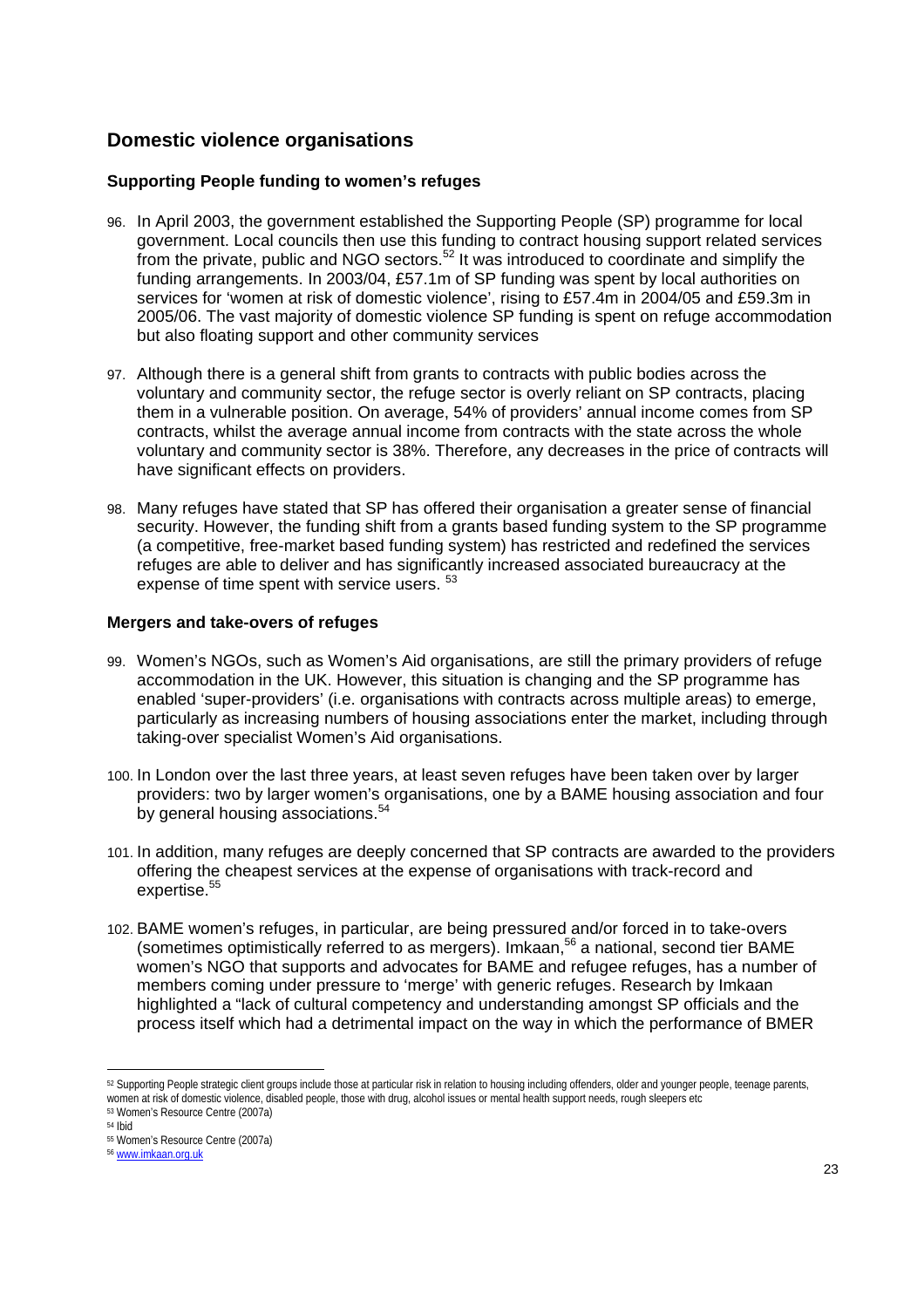refuge projects were accessed".<sup>57</sup> This is being exacerbated by the desire to cut costs and the 'single group' funding issues (see below).

#### **The impact of the 'No recourse to public funds' rule**

- 103. Women subject to immigration control cannot prevail of public funds in the UK. In terms of domestic violence, this means they are not eligible for housing benefit support to contribute to their rental expenses (including in refuges). It is widely acknowledged, by both refuges and public bodies, that the lack of recourse to public funds for women with insecure immigration status (who are experiencing domestic violence) places these women at great risk and often presents them with a stark choice – to leave and face possible destitution and homelessness or stay with the perpetrator/s and risk continued, and possibly escalated, violence.
- 104. It is acknowledged that many refuges that accommodate women with no recourse place themselves at risk financially. A small scale study conducted by the Women's Aid Federation of England<sup>58</sup> identified that "through unclaimed monies accrued, refuges lost total revenue of £147,000. Many individual refuges carry 'bad debts' and are penalised by their Registered Social Landlords as a result".<sup>59</sup> An analysis of the audited accounts of London refuges (from April 2003 to March 2006) showed that this point is highly significant – after SP funding, rents from service users is the second largest source of income, accounting for, on average, 24% of refuge providers' annual incomes.
- 105. As a result, refuges are turning away women with no recourse to public funds. WRC's 2007 survey of London refuges<sup>60</sup> found that refuges turned away 222 requests for support from women with no recourse to public funds. BAME refuges were disproportionately more likely to accommodate and provide general support to women with no recourse. 61 Research by Imkaan found that housing associations were generally unwilling to take on women with no recourse. $62$
- 106. The government has recently proposed to reimburse refuges the costs of accommodating women with no recourse to public funds once a service user's immigration status is confirmed. However, refuges would be unable to cash-flow a woman's stay, particularly given the length of time it can take to process applications and have decisions made. The proposal is unworkable.

#### **'Single group' funding**

- 107. The Department for Communities and Local Government (DCLG) is currently consulting on its draft *Cohesion Guide for Funders*. 63 The draft guidance (for England funders only) is primarily focussed on specific ethnic groups which the government is worried can hinder integration and cohesion and "could encourage insularity and resentment in other ethnic groups. The draft guidance does state, however, that it "does not preclude work…services specifically targeting women".  $64$
- 108. We are deeply concerned about the impact of this potential guidance on BAME women's NGOs, despite statements made by the DCLG, and indeed the Secretary of State for CLG the Rt. Hon. Hazel Blears, that services for women, such as domestic violence services should

 57 Mouji (2008)

<sup>58</sup> www.womensaid.org.uk<br>59 Butler (2002)

<sup>60</sup> Women's Resource Centre (2007a)

<sup>&</sup>lt;sup>61</sup> The majority of these women would have tried to access at least one other refuge, possibly more, after being turned down from the first refuge approached. Therefore, this does no represent the total number of women trying to access services, as it is highly likely that there were multiple requests from the same women.<br><sup>62</sup> Mouji (2008)

<sup>63</sup> Department for Communities and Local Government (2008)

<sup>64</sup> Ibid p.5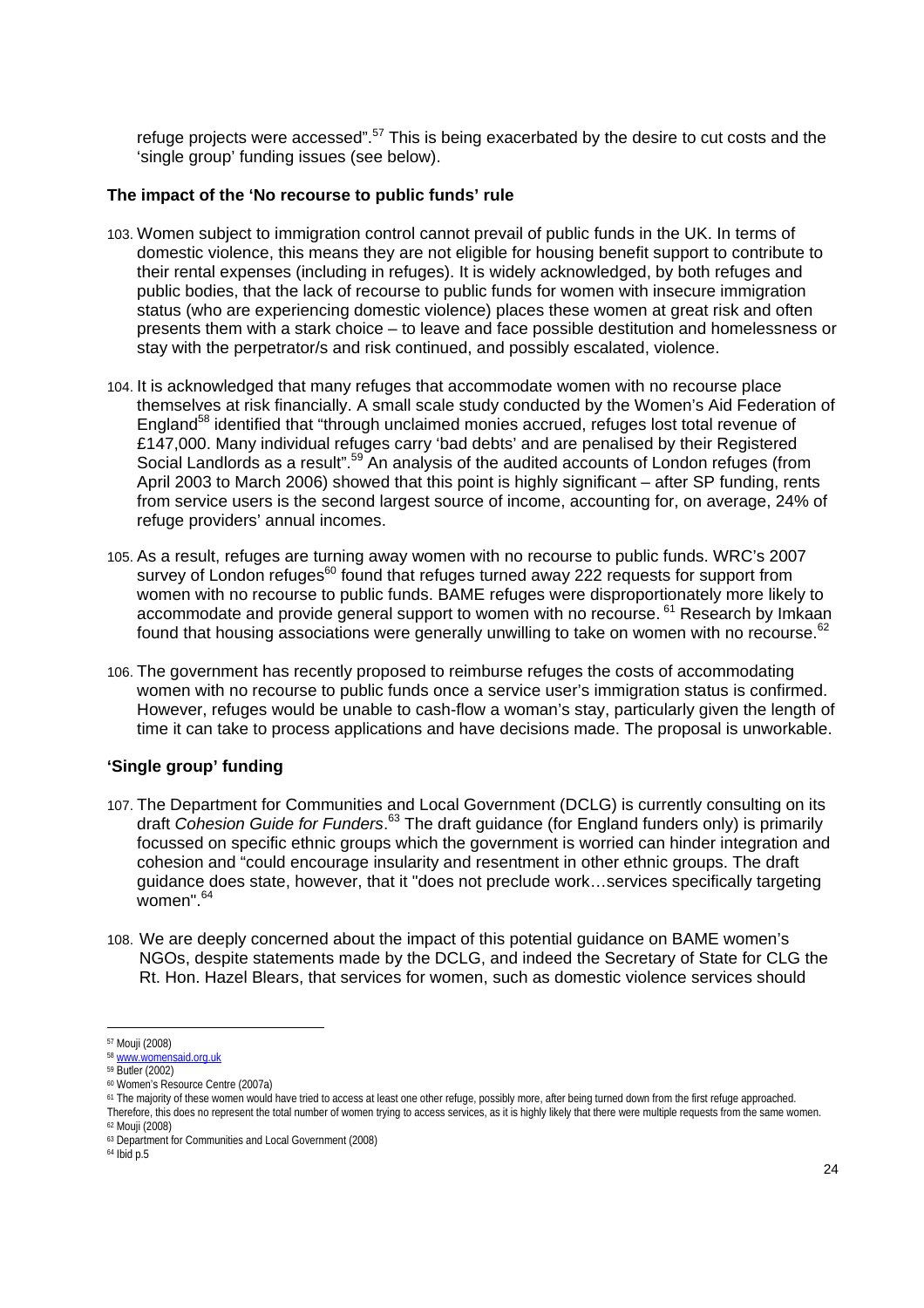continue to be funded. Such a disastrous policy will encourage funders to take a 'one size fits all' approach without the necessary regard for the consequences.

- 109. WRC's research clearly shows that organisations led by and for BAME women are not only necessary but are essential and effective. BAME women's NGOs reach the most vulnerable and socially excluded women in communities, many of whom would not access statutory services or generic organisations. Far from encouraging "insularity", BAME women's NGOs empower women to develop a sense of autonomy and self-determination, leave violent relationships and enter the job market etc.
- 110. There are at least three cases of BAME women's domestic violence NGOs where local councils are considering cutting grants because the organisations are specifically focussed on BAME women, despite recent research which found that only one in ten local authorities has a specialist BAME service.<sup>65</sup>

### **Case study: Southall Black Sisters<sup>66</sup>**

Southall Black Sisters (SBS), an award winning and internationally renowned women's NGO, is under the threat of closure as a result of the London Borough of Ealing council's decision to withdraw its funding of £100,000 (on average). The local authority's decision is based on the view that there is no need for specialist services for BAME women and that services to abused women in the borough need to be streamlined, as part of the central government's planned move away from single group funding. According to SBS: "This view fails to take account of the unequal social, economic and cultural context which makes it difficult, if not impossible, for BAME women to access outside help or seek information about their rights. In effect, the council proposes to take away essential life saving services provided by SBS."

After significant lobbying by SBS, supported by many other women's NGO, Ealing council gave SBS a two month reprieve in late March 2008: "The interviewing panels are unable to come to a decision between the four bidders. We can only assume that we were so good, in terms of scoring, that we may be at the top but of course we don't meet all the council's criteria, i.e. we are not prepared to provide a service a borough wide service for that sum of money, and they may be worried that we will want to scrutinise their decision making process. At the moment we don't know what's going on. We are also going to judicial review." However, it is unlikely that SBS will succeed in their bid for the funds and services, therefore, are likely to be cut or severely reduced.

SBS has made significant achievements. Its successes include securing concessions to immigration laws in relation to domestic violence. SBS was also instrumental in *R v Ahluwalia*, which changed the definition of 'provocation' in cases of battered women and domestic violence laws in the UK.

According to SBS: "Under this misguided 'one size fits all' approach, unequal structural relations based on class, gender and race are ignored. So, in our situation, due in part to budget constraints, Ealing Council has made full use of the backlash against multiculturalism and feminism to 'restructure' its services so that there is only one service provider of domestic violence….At the same time, in a somewhat contradictory fashion, the implementation of 'cohesion' strategies in Ealing and around the country are resulting in the promotion of single faith (Muslim) based groups that are provided with funds to build capacity to address a range of social issues. For a number of reasons, this is an extremely worrying development. It also spells the death knell of secular groups like SBS. Our main concern is that social issues like domestic violence and forced marriage in faith based groups will be addressed from within a religious framework which will be disastrous for women's rights within minority communities. It will close down the options that are available to the most vulnerable in our communities and will violate their fundamental human rights."

 $\overline{a}$ 65 Coy et al. (2007)

<sup>66</sup> Quotes taken from *Help Save Southall Black Sisters*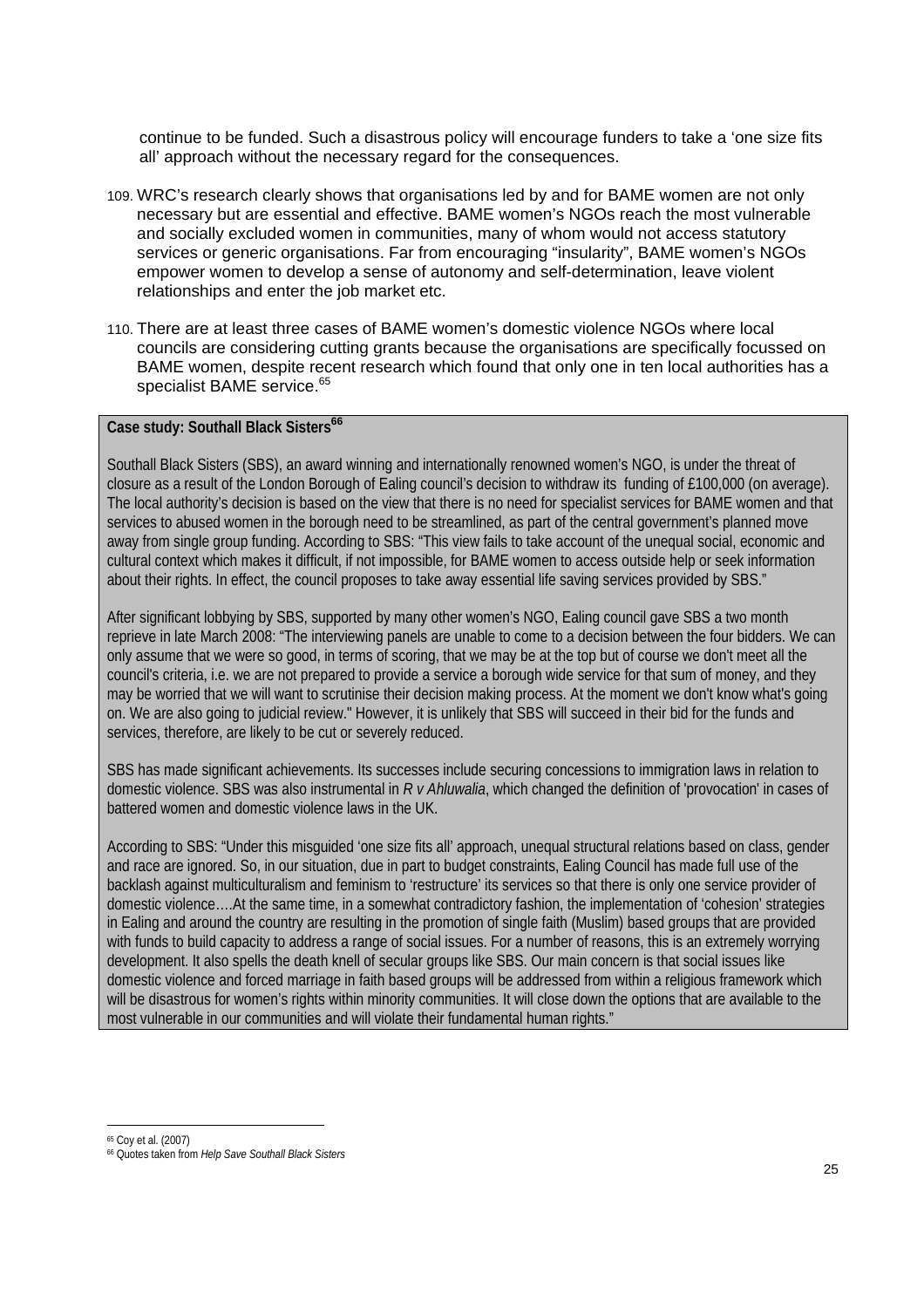### *Recommendations:*

- o *'Intelligent' commissioning should be implemented. Supporting People and other local authority funding should be geared towards improving the capacity (e.g. staffing) of current services and preventing the risk of reduction or closure of services.*
- o *Grant giving enables NGOs to identify needs and are more flexible than commissioning programmes. Funders should retain grants programmes along with shifting funding to commissioning programmes.*
- o *Single group funding is undermining essential BAME women's NGOs. The proposed community cohesion guidance for funders should be rejected outright. All funders should have greater awareness of violence and discrimination against women and the intersections with other forms of discrimination such as racism, disablism and homophobia and the women's NGOs that address these issues.*
- o *The government must end the double standards in its approach to domestic violence and women subject to immigration controls which allows some women the right to seek protection but not others. The 'no recourse' requirement for abused women who have insecure immigration status should be abolished. In the interim, the government should provide a special fund pending long-term solutions.*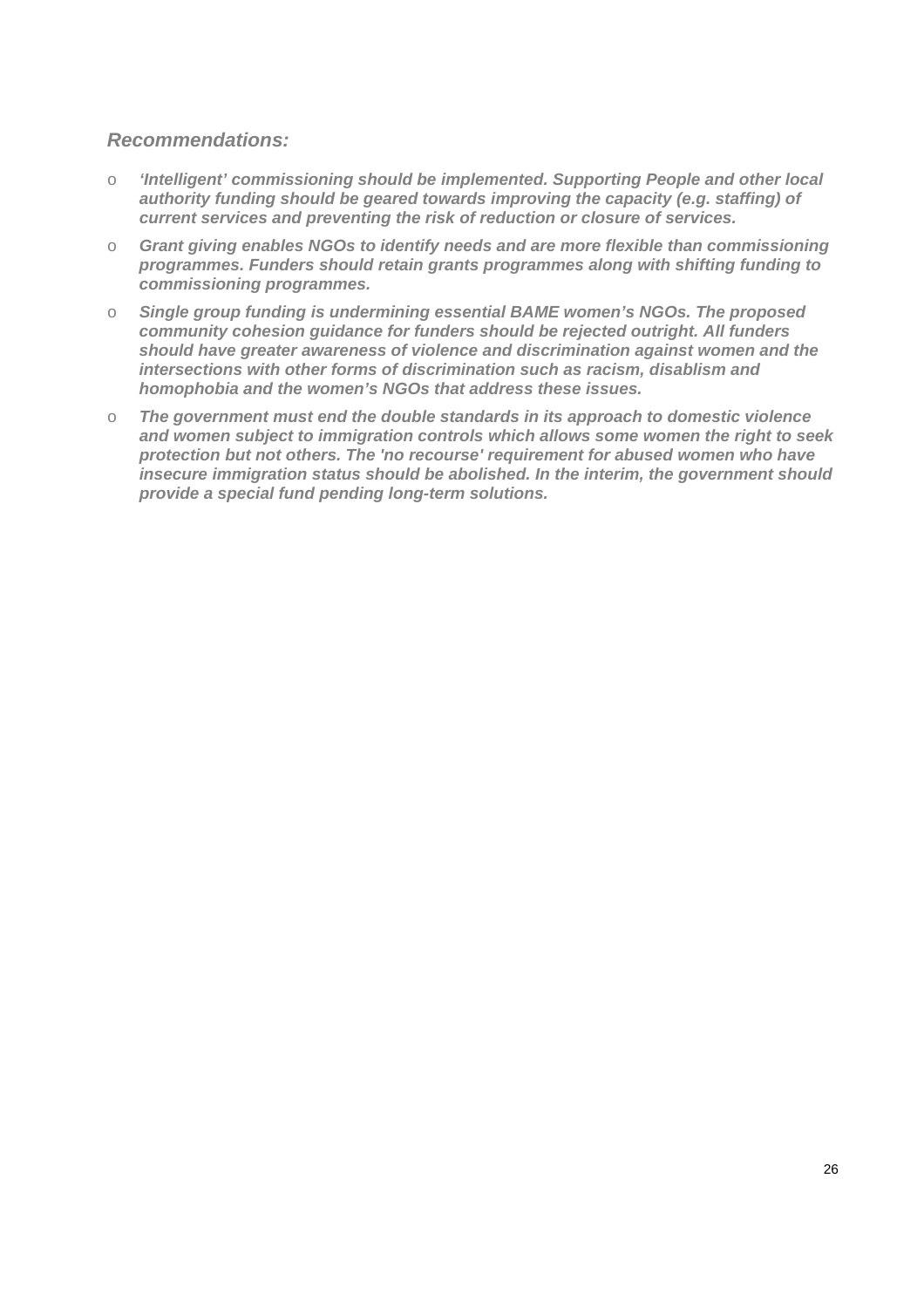## **References**

Audit Commission (2007) *Hearts and minds: commissioning from the voluntary sector*. Audit Commission: London. www.audit-commission.gov.uk/reports/NATIONAL-REPORT.asp?CategoryID=&ProdID=418C38AF-0D97-49dd-95D6- EE7E7BA43773

Butler, E. (2002) *Briefing on Key Issues*. Women's Aid Federation of England: Bristol.

Corston, Baroness J. (2007) *The Corston Report: a review of women with particular vulnerabilities in the criminal justice system*. Home Office: London. www.homeoffice.gov.uk/documents/corston-report/

Coy, M., L. Kelly and J. Foord with V. Balding and R. Davenport (2007) *Map of Gaps: the postcode lottery of violence against women services.* End Violence Against Women in partnership with the Equality and Human Rights Commission: London. www.endviolenceagainstwomen.org.uk/publications.asp

Department for Communities and Local Government (2008) *Cohesion Guidance for Funders. Consultation*. DCLG: London. www.communities.gov.uk/publications/communities/cohesionfundersconsultation

Equal Opportunities Commission formal investigation into sexual harassment in the Royal Mail (2003). http://news.bbc.co.uk/1/hi/uk/3131297.stm

Fawcett (2007) *Fawcett responds to the Corston Report.* Taken from: www.fawcettsociety.org.uk/index.asp?PageID=426

*Forum for female leaders*. Third Sector. 8 November 2006.

Gudnadottir, E. and S. Smith, S. Robson and D. Corry (2007) *Where are the women in the LSPs? Women's representation in local strategic partnerships.* Urban Forum: London. www.wrc.org.uk/downloads/Policystuff/womenlsps.pdf

Guidestar data on charities in England and Wales available from www.guidestar.org.uk.

Hadjipateras, A. (1997) Implementing a gender policy in ACORD: Strategies, constraints and challenges' in Gender and Development*. Gender and Development*. February 1997; 5(1):28-34

*Help Save Southall Black Sisters*. Taken from www.southallblacksisters.org.uk/savesbs.htm.

Home Office (2007) *Cross-Government action plan on sexual violence and abuse.* Home Office: London. www.crimereduction.gov.uk/sexualoffences/finalsvaap.pdf

James, G. (2004) *Pregnancy Discrimination at Work: A Review*. Equal Opportunities Commission: Manchester. http://hesa.etui-rehs.org/uk/dossiers/files/pregnancydiscriminationatwork.pdf

Matrix Consultancy and Women's Resource Centre (2006) *The economic and social impact of the women's voluntary and community sector - a pilot study*. Women's Resource Centre: London. www.londoncouncils.gov.uk/doc.asp?doc=17905

Mocroft, I. and Zimmeck, M. (2004), *Central Government Funding of Voluntary and Community Organisations 1982/83 to 2001/02*. Home Office Research, Development and Statistics Directorate: London. www.homeoffice.gov.uk/rds/pdfs04/misc39.pdf

Mouji, A. (2008) *A right to exist – a paper looking at the eradication of specialist services to BAMER women and children fleeing violence*. Imkaan: London. www.imkaan.org.uk/pub/index.php?id=34&detail=2

National Council of Voluntary Organisations (2007) *Voluntary Sector Almanac.* NCVO: London.

- (2008) *The UK Civic Society Almanac 2008*.

National Offender Management Service (2005) *Women's Offending Reduction Programme*. Home Office: London. www.homeoffice.gov.uk/documents/worp-annual-review-0405

*Pregnant Workers 'Face Hostility'.* The Guardian. 6 September 2004. www.guardian.co.uk/money/2004/sep/06/workandcareers.genderissues